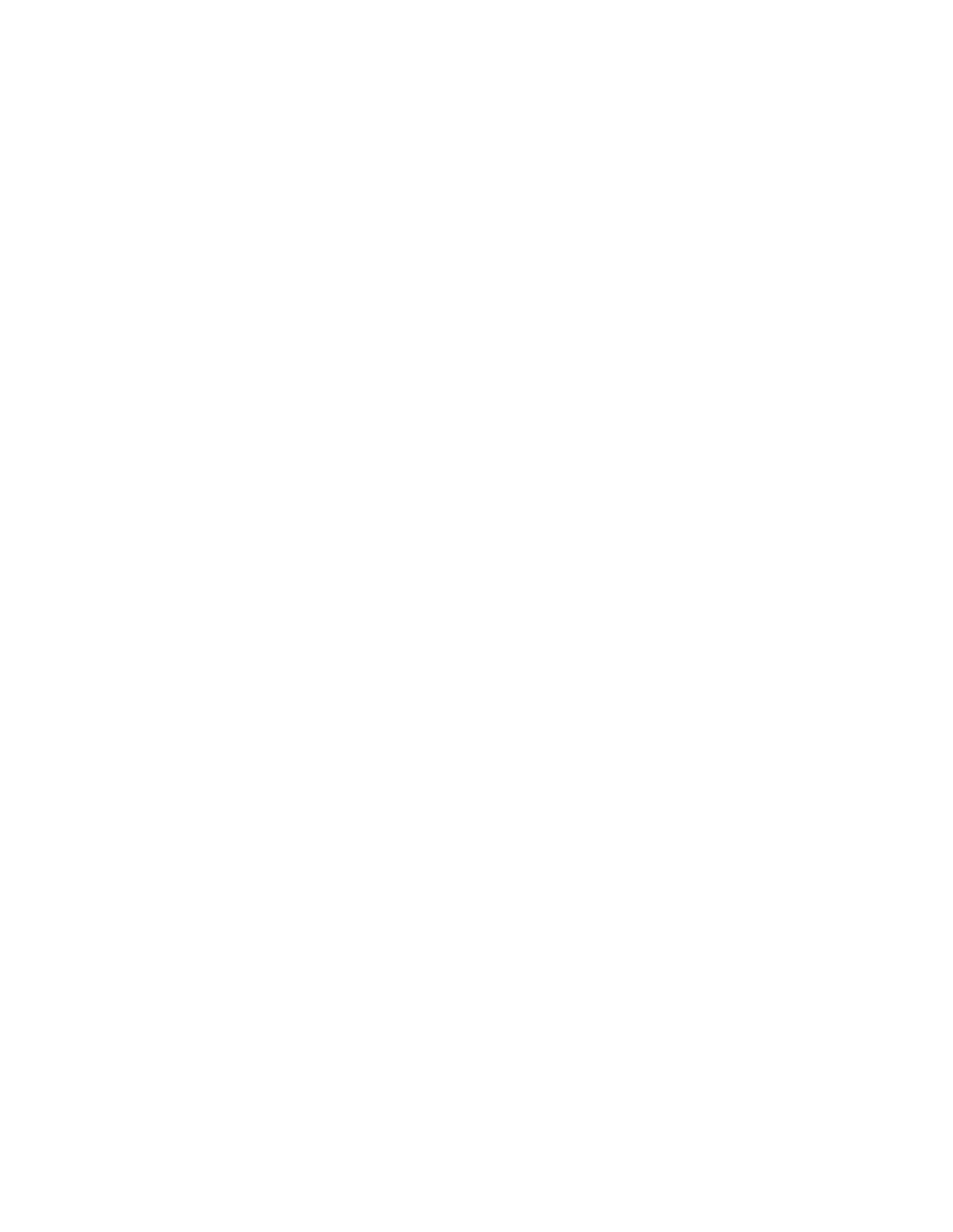# **Table of Contents**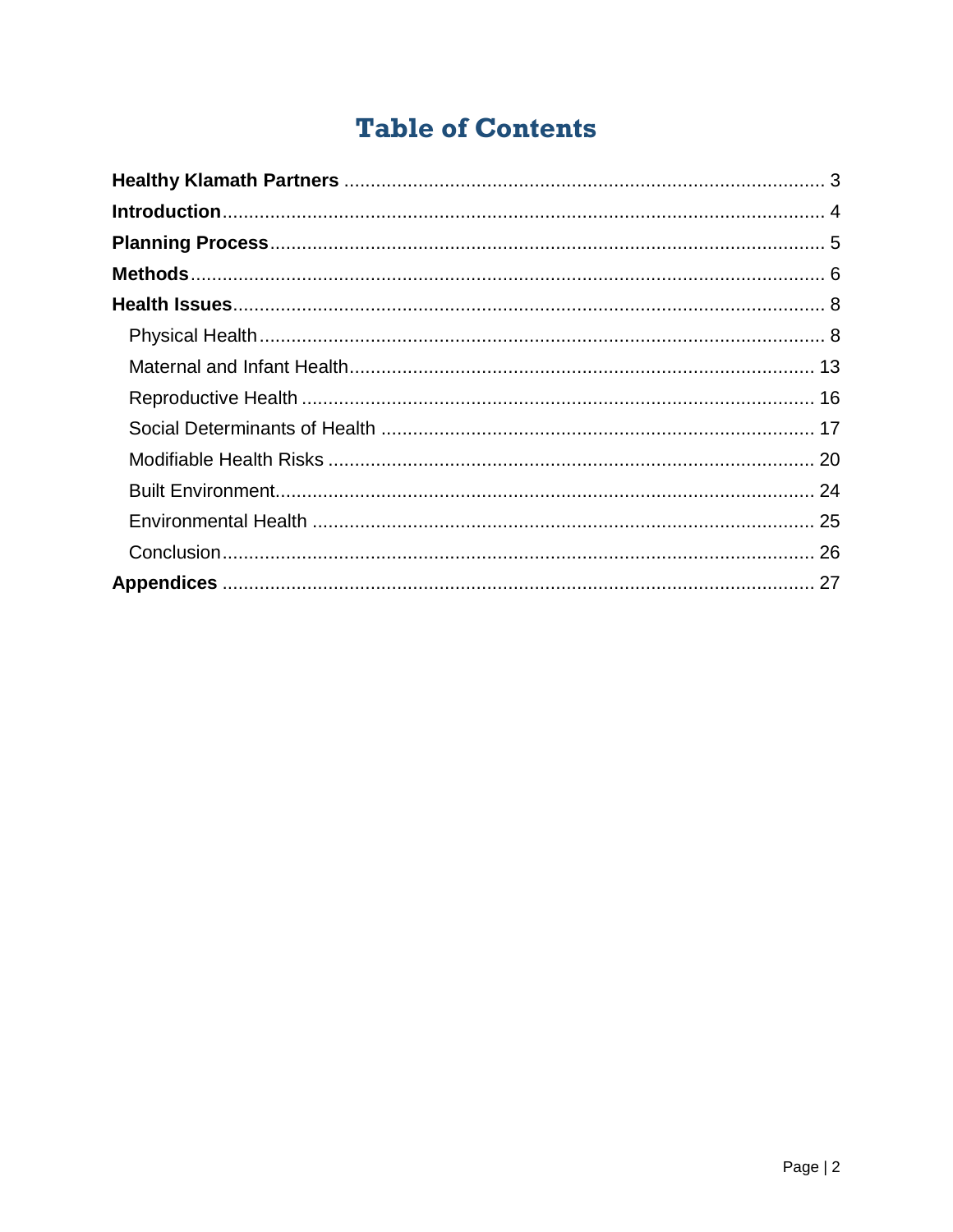# **Healthy Klamath Partners**

#### *Committed to Improving the Health of the Community*

#### **Steering Committee Core Four**

Cascade Health Alliance Klamath County Public Health Klamath Open Door Family Practice Sky Lakes Medical Center

Area Agency on Aging Blue Zones Project – Klamath Falls Citizens for Safe Schools City of Klamath Falls Department of Human Services Friends of the Children Herald and News Integral Youth Services Klamath Falls Aging and People with **Disabilities** Klamath & Lake Community Action Services Klamath Basin Behavioral Health Klamath Basin Research and Extension **Center** Klamath Basin Senior Citizens' Center Klamath County Klamath County Chamber of Commerce

Klamath County Fire District No. 1 Klamath County School District Klamath Falls City Schools Klamath Falls Downtown Association Klamath Falls YMCA Klamath-Lake Counties Food Bank Klamath Regional Health Equity Coalition Klamath Talks Radio Klamath Tribal Health and Family Services KOTI Television Lutheran Community Services Oregon Health & Sciences University Oregon Institute of Technology South Central Oregon Economic Development District Steen Sports Park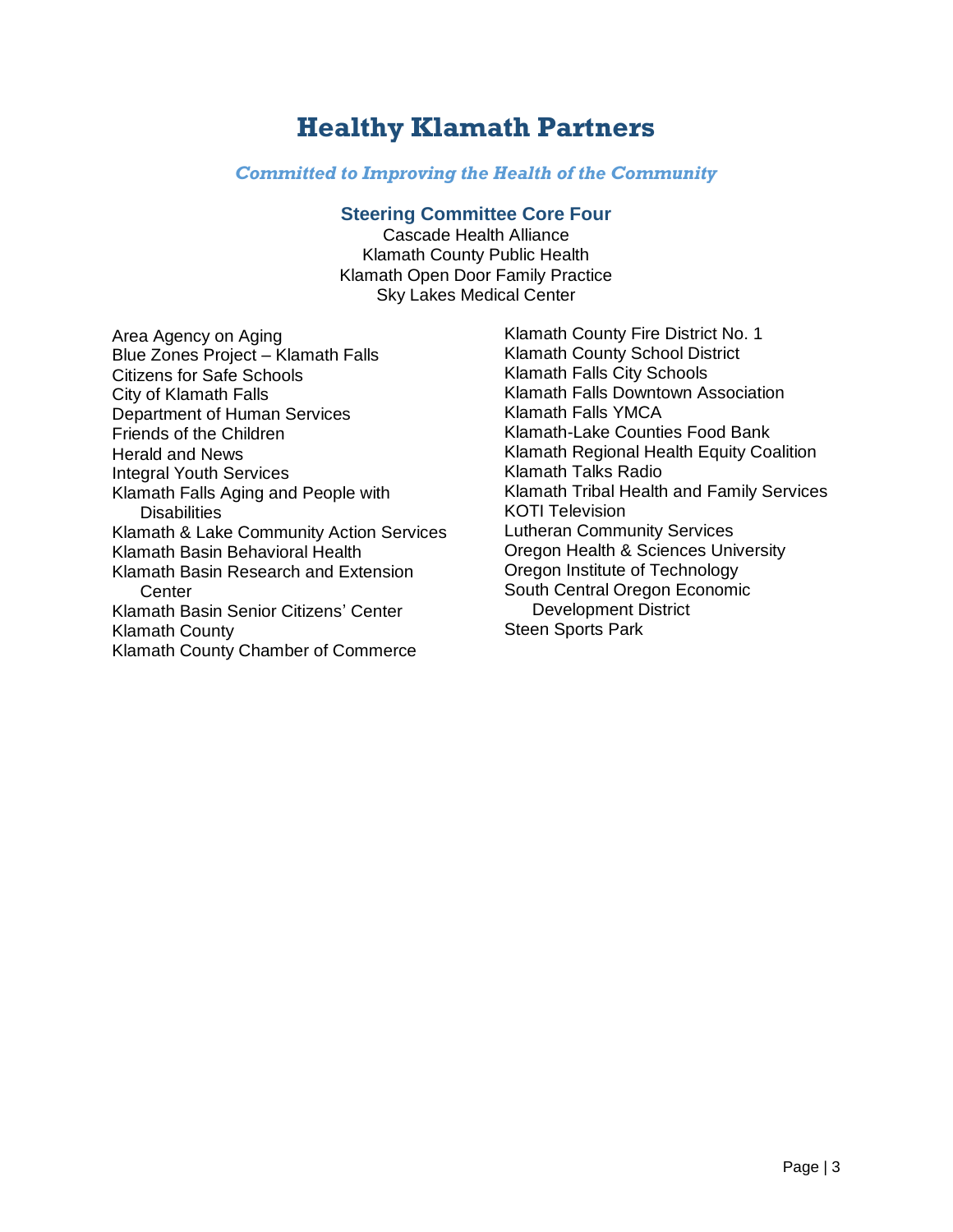# **Introduction**

The 2016 Community Health Improvement Plan (CHIP) development was a collaborative process between the Healthy Klamath Coalition and its Steering Committee. The Healthy Klamath Coalition is a multi-sector partnership of dedicated community members, leaders, and local organizations working together to strengthen and build healthier communities throughout the county. The Steering Committee, referred to as the Core Four, is comprised of these agencies: Cascade Health Alliance, Klamath County Public Health, Klamath Open Door Family Practice, and Sky Lakes Medical Center. These agencies served as the planning group for the 2016 CHIP development.

The Community Health Improvement Plan serves as the three-year strategic plan for improving the health and well-being of Klamath County residents. The CHIP details the strategies and metrics local health agencies are using to address the health issues found throughout the community. This document builds upon the 2013 CHIP and further outlines the programs and services offered within the community to improve health. The 2016 CHIP is based upon data collected and compiled in the 2015 Community Health Assessment (CHA). These documents can be viewed at the Healthy Klamath website, www.HealthyKlamath.org.

The CHIP is the result of a community-driven process, focused on making a lasting change in population and individual health status. As the foundation for community health improvement, the Core Four have selected the following definitions of health and a healthy community to guide its work.

#### *"Health is a state of complete physical, mental and social well-being and not merely the absence of disease or infirmity." –World Health Organization*

#### *"A healthy community is a place where people provide leadership in assessing their own resources and needs, where public health and social infrastructure and policies support health, and where essential public health services, including quality health care, are available. In a healthy community, communication and collaboration among various sectors of the community and the contributions of ethnically, socially, and economically diverse community members are valued." –Institute of Medicine*

Healthy Klamath partners follow these principles on a daily basis. As a close-knit, rural county, health and wellness are perceived to be owned by all community members. While health and wellness agencies may help lead the charge, individuals, organizations and businesses also ensure the most vulnerable community residents have access to all of the determinants of health.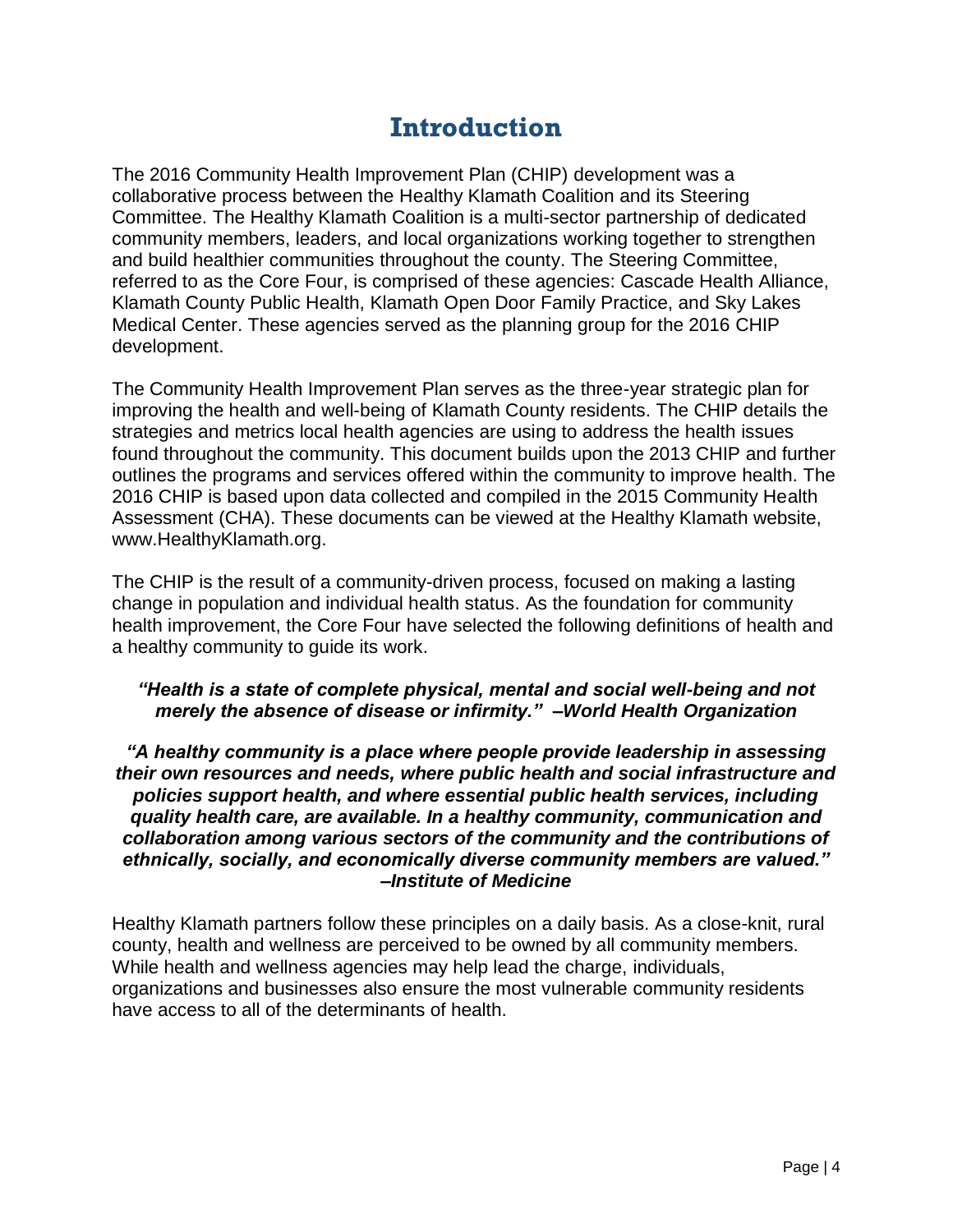# **Planning Process**

As the planning group for CHIP development, the Core Four used a three-phase process, which took place over several months. Meetings were held between October 2016 and March 2017 to review progress made since the 2013 CHIP, to organize community engagement, and to develop the final CHIP.

The three-phase CHIP planning process was adopted during the development of the 2013 CHIP. The framework was originally adapted from Oregon's Benton County Community Health Improvement Planning Process. It has been updated to reflect the process for completing the 2016 CHIP, with the work conducted during each phase detailed in this section.

#### **Phase I**

In the first phase, data from the previous Community Health Assessments was reviewed, progress made since the 2013 CHIP was analyzed, and a preliminary list of priority areas, based on work currently happening in the community, was formulated. However, further input from community partners was needed.

#### **Phase II**

In order to prioritize the health issues from the 2015 CHA for inclusion into the 2016 CHIP, input was sought from Healthy Klamath partners using an electronic survey. Additionally, select community partners were asked to list the current programs and services they offer that address the health issues identified in the CHA. Then the Core Four refined the format and the methodology used in compiling the health issue charts.

#### **Phase III**

In this phase, the group reviewed and finalized the priority areas, and completed the health issue charts by finalizing the strategies, objectives, measures, and partner activities for the CHIP. The final CHIP document was compiled by the Core Four and then reviewed by key stakeholders.



Klamath County Community Health Improvement Planning Process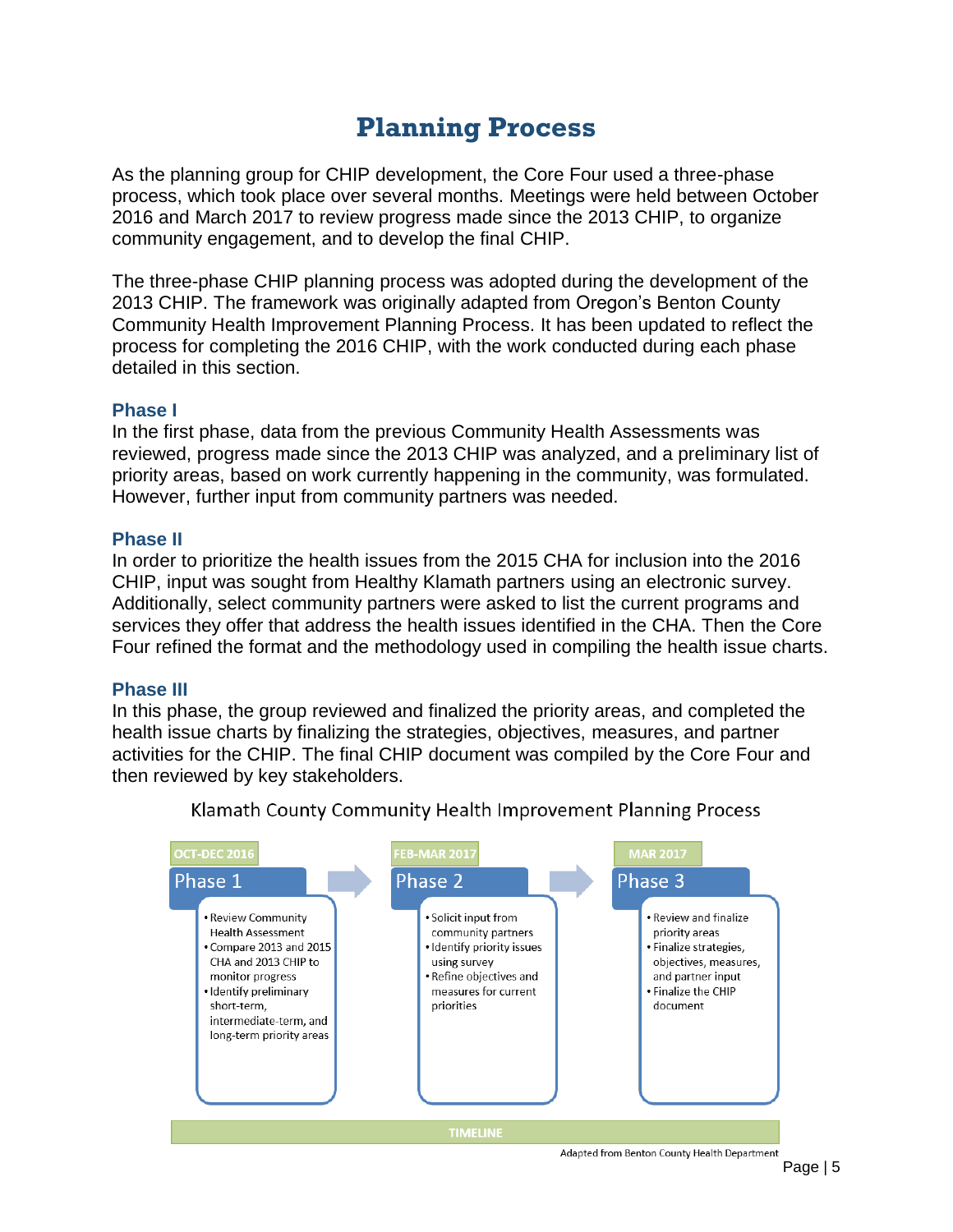# **Methods**

The Community Health Improvement Plan includes the community health priorities, measurable objectives, improvement strategies, and activities that were determined during the planning process. The methods for selecting these and compiling them into health issue charts are described in this section.

#### **Priority Health Issues**

To prioritize the health issues for inclusion in the CHIP, Healthy Klamath partners were surveyed. The survey process and selection criteria are detailed in Appendix A. The survey results identified four overall areas, which include eight health issues, as priority health issues for our community. They are listed below.

| <b>Physical Health</b>                                  |
|---------------------------------------------------------|
| • Chronic Disease                                       |
| • Cancer<br>• Obesity                                   |
| <b>Maternal and Infant Health</b>                       |
| • Low Birth Weight and Prenatal Care<br>• Breastfeeding |
| <b>Modifiable Health Risks</b>                          |
| • Tobacco<br>• Pregnancy and Tobacco                    |
| <b>Social Determinants of Health</b>                    |

• Food Insecurity

The priority health issues are the areas upon which the Healthy Klamath partners have the greatest impact. However, additional health issues from the CHA are addressed in the CHIP, as there is at least one community agency performing work to influence each health issue identified. Additionally, community assets and resources (Appendix B) were identified during the CHIP planning process, because each provides a means to address health issues in the community.

#### **Objectives and Strategies**

The objectives and strategies associated with each health issue are listed in the charts. The Core Four referenced Healthy People 2020 topics and objectives when determining the strategies and objectives in the CHIP. In addition, many of the strategies and objectives within the CHIP align with the health priorities, and the policy, systems and environmental improvements outlined in the Oregon State Health Improvement Plan for 2015-2019.

#### **Performance Measures**

The desired measurable outcomes and indicators of the health improvement effort are outlined in the CHIP through baseline data and target data for each performance measure. These indicators were all determined during the CHIP planning process. When creating these target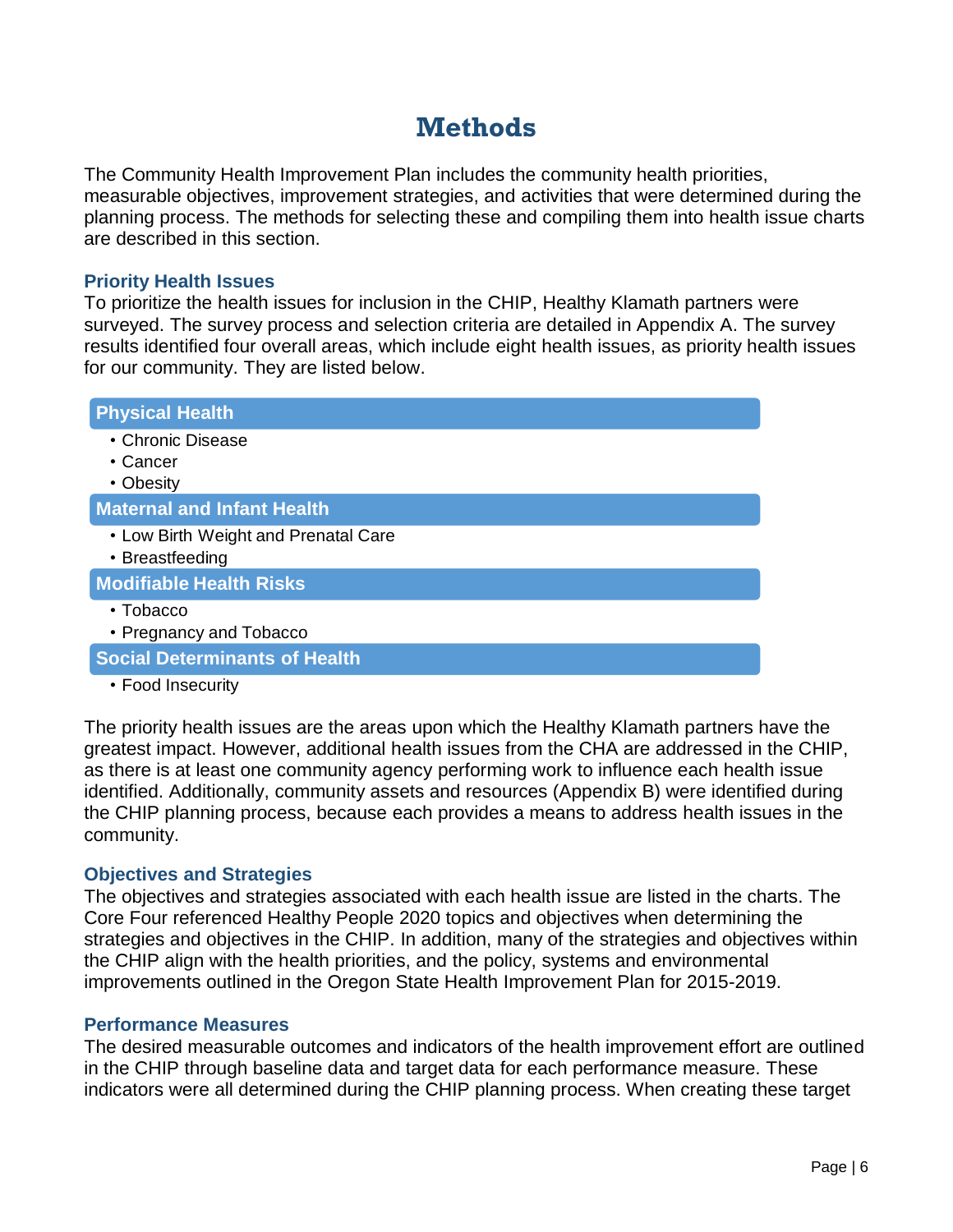numbers, the Core Four again referenced Healthy People 2020 for target-setting methods. This was done by using the 10 percent improvement scale used by Healthy People 2020, and then tailoring the target data points based on history of improvement between the 2013 and 2015 Community Health Assessments and realistic expectations for future progress. The intended timeframe to make progress and meet these targets is three years.

#### **Partners**

The activities conducted by the Core Four to address each health issue are described in the partners section of the health issue charts. Additionally, the activities of key supporting partners, the Blue Zones Project and Klamath Tribal Health & Family Services are included, as they collaborate often with the Core Four on health initiatives. Additional community partners that either provide support, or are the primary agencies addressing certain health issues, are listed as well.

A priority of the Core Four is to apply the health equity lens in reviewing the programs and services each provides. Each agency is a member of the Klamath Regional Health Equity Coalition (KRHEC), housed in Klamath County Public Health. The work of KRHEC is listed throughout the health issue charts. Also within the partners section, the policy changes that are being implemented in the community are listed; examples include the Tobacco Retail Licensing program and the Protected Bike Lane Project.

#### **Progress Monitoring**

The Core Four consolidated all of the health issues and the corresponding strategies, objectives, measures, and community partner work into the CHIP. Some health issues only have a description and no objectives or quantifiable measures. These are areas beyond the scope of service for the Core Four agencies and are addressed through community partnerships. Progress towards each strategy and objective will be monitored by the Core Four and updated annually.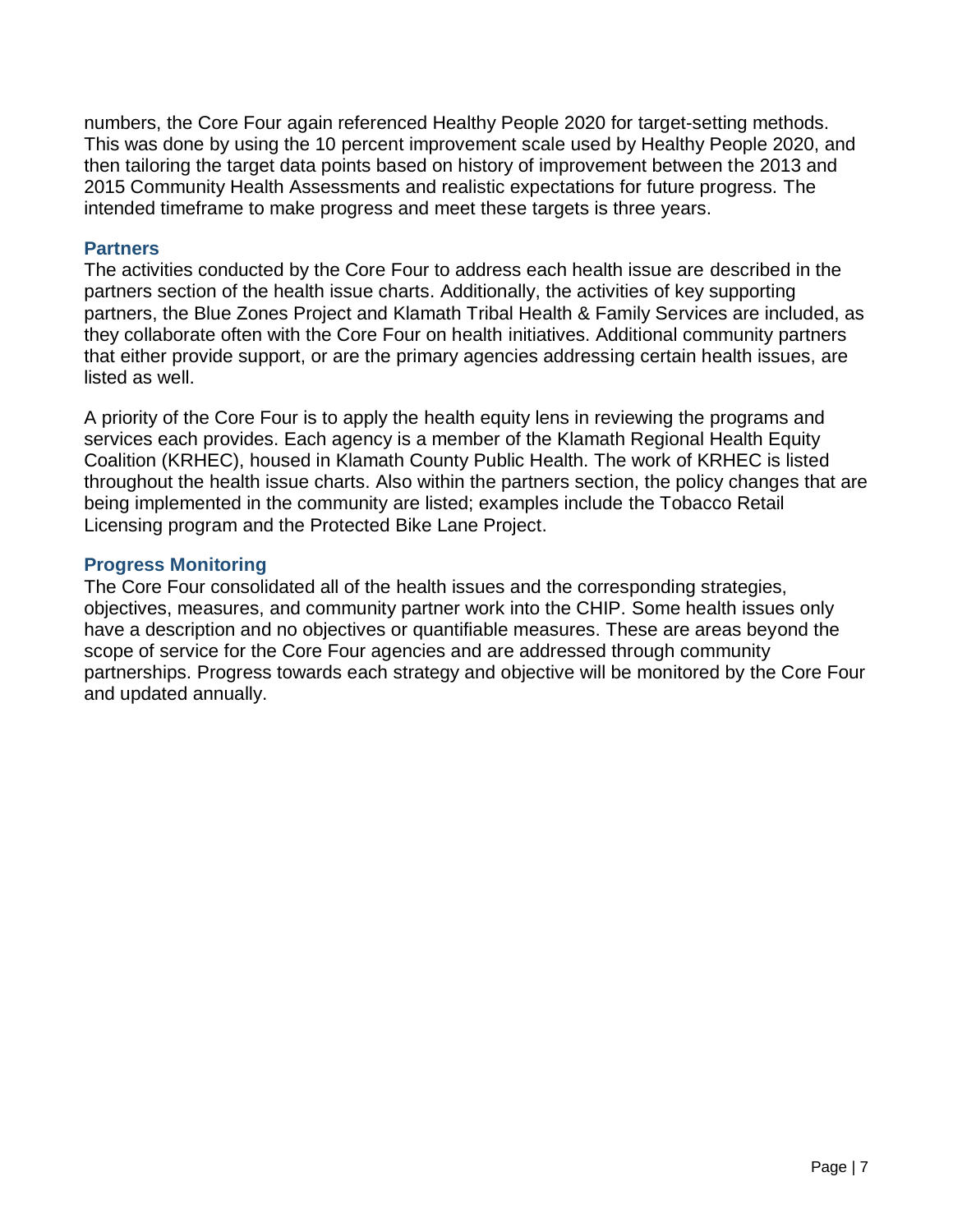# **Health Issues**

# **Physical Health**

| <b>Chronic Disease</b>                                                                                                                                                                                                                                                                                                                                                                                                                                                                                                                                                                                                                                |  |
|-------------------------------------------------------------------------------------------------------------------------------------------------------------------------------------------------------------------------------------------------------------------------------------------------------------------------------------------------------------------------------------------------------------------------------------------------------------------------------------------------------------------------------------------------------------------------------------------------------------------------------------------------------|--|
| Objective & Strategy #1                                                                                                                                                                                                                                                                                                                                                                                                                                                                                                                                                                                                                               |  |
| Increase availability of self-management programs by Living Well Coalition                                                                                                                                                                                                                                                                                                                                                                                                                                                                                                                                                                            |  |
| <b>Performance Measure</b>                                                                                                                                                                                                                                                                                                                                                                                                                                                                                                                                                                                                                            |  |
| Baseline Data: 7 classes offered in 2016<br>Target Data: 30 classes (10 per year)                                                                                                                                                                                                                                                                                                                                                                                                                                                                                                                                                                     |  |
| <b>Partners</b>                                                                                                                                                                                                                                                                                                                                                                                                                                                                                                                                                                                                                                       |  |
| <b>Living Well Coalition</b><br>The following organizations have partnered to offer Chronic Disease Self-Management<br>Programs: Sky Lakes Medical Center, Klamath County Public Health, Klamath & Lake Counties<br>Council on Aging, Klamath Basin Research and Extension Center, Cascade Health Alliance,<br>Klamath Tribal Health & Family Services, SPOKES Unlimited, Klamath Falls Aging and People<br>with Disabilities, Klamath Basin Senior Citizens' Center, and HealthInsight.<br>Objective & Strategy #2<br>Reduce the burden of diabetes through chronic disease self-management and prevention<br>programs<br><b>Performance Measure</b> |  |
| Baseline Data: 9.4% of adults have diabetes<br>Target Data: 9.4% of adults have diabetes<br>(Source: www.healthyklamath.org)                                                                                                                                                                                                                                                                                                                                                                                                                                                                                                                          |  |
| <b>Partners</b>                                                                                                                                                                                                                                                                                                                                                                                                                                                                                                                                                                                                                                       |  |
| <b>Sky Lakes Medical Center</b><br>Diabetes Management Services offer an accredited Diabetes Services Management Education<br>program. Outpatient Care Management Department offers the Diabetes Self-Management<br>Program.<br><b>Cascade Health Alliance</b><br>Employs four certified diabetes educators who offer one-on-one pre-diabetes education and<br>fully covers diabetes supplies for their members.<br>Klamath Open Door<br>Offers one-on-one diabetes and pre-diabetes counseling for patients. Klamath Open Door<br>plans to offer Diabetes Self-Management Programs in the future.                                                    |  |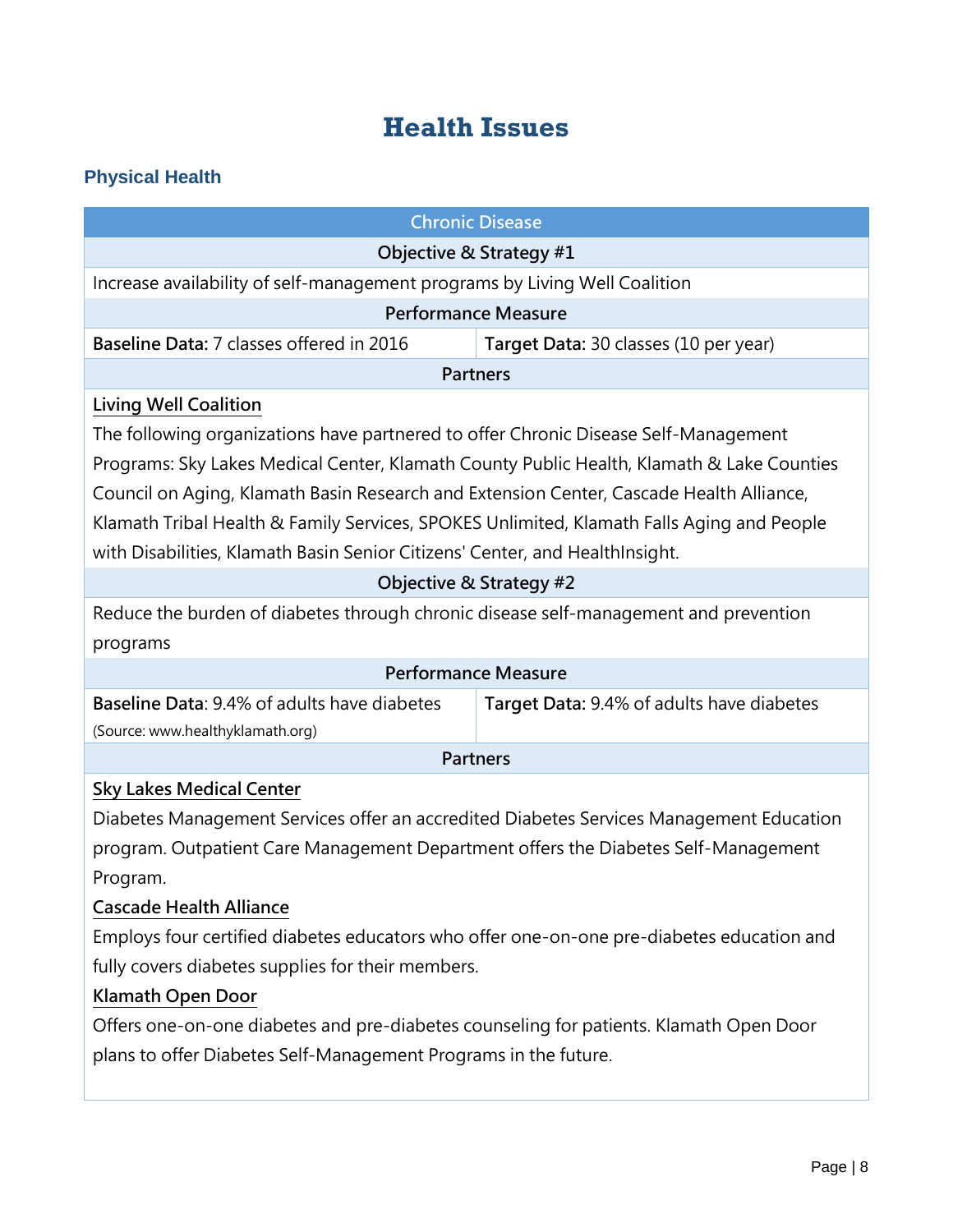| <b>Tribal Health &amp; Family Services</b>                                                  |                                          |
|---------------------------------------------------------------------------------------------|------------------------------------------|
| Offers a Diabetes Prevention Program for those with pre-diabetes, diabetes clinic, podiatry |                                          |
| clinic, rheumatology clinic, anti-coagulation clinic.                                       |                                          |
| Objective & Strategy #3                                                                     |                                          |
| Reduce readmission rate among COPD sufferers through a multi-departmental effort            |                                          |
| <b>Performance Measure</b>                                                                  |                                          |
| Baseline Data: 14.3% (2015) of potentially                                                  | Target Data: 11.8% (2018) of potentially |
| preventable readmissions                                                                    | preventable readmissions                 |
| (Source: HTPP Data)                                                                         |                                          |
| <b>Partners</b>                                                                             |                                          |
| <b>Sky Lakes Medical Center</b>                                                             |                                          |

Respiratory Therapy, Outpatient Care Management, Resource Management, Hospitalists, Pharmacy, and Performance Excellence work collaboratively to prevent readmissions due to COPD.

| <b>Cancer</b>                                                                             |                                               |
|-------------------------------------------------------------------------------------------|-----------------------------------------------|
| Objective & Strategy #1                                                                   |                                               |
| Increase the number of preventative cancer screenings by increasing Primary Care Provider |                                               |
| referrals through gap care analysis                                                       |                                               |
| Performance Measure - Colon Cancer Screening                                              |                                               |
| Baseline Data: Baseline Data: 58% of adults                                               | Target Data: 63.8% of adults who receive the  |
| who receive the screening                                                                 | screening                                     |
| (Source: www.healthyklamath.org)                                                          |                                               |
| Performance Measure - Mammography                                                         |                                               |
| Baseline Data: 75% of females who receive the                                             | Target Data: 77% of females who receive the   |
| screening                                                                                 | screening                                     |
| (Source: www.healthyklamath.org)                                                          |                                               |
| Performance Measure - Pap Smear                                                           |                                               |
| <b>Baseline Data: 83% of females who receive the</b>                                      | Target Data: 83.5% of females who receive the |
| screening                                                                                 | screening                                     |
| (Source: www.healthyklamath.org)                                                          |                                               |
|                                                                                           |                                               |
|                                                                                           |                                               |
|                                                                                           |                                               |
|                                                                                           |                                               |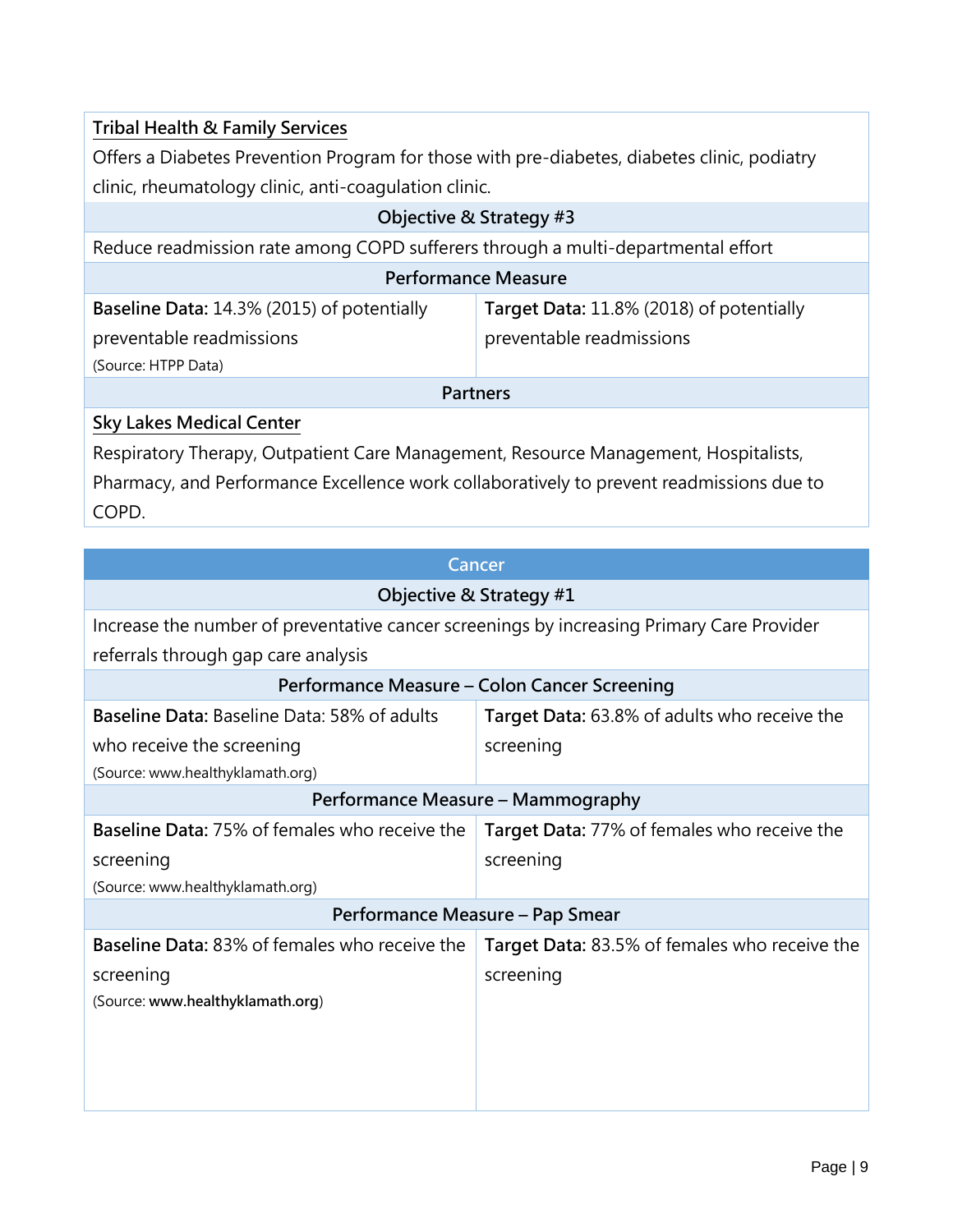#### **Partners**

#### **Sky Lakes Medical Center**

Employs Panel Managers to review charts and identify gaps in preventive screenings. Plans are being developed to station Panel Managers at every clinic.

#### **Cascade Health Alliance**

Reviews charts to identify gaps in preventive care and works with Oregon Mobile Healthcare to provide in-home preventive care.

#### **Klamath County Public Health**

Provides access to reproductive health screenings in the clinic and provides education in the community.

#### **Tribal Health & Family Services**

Reviews charts, identifies gaps in care, and encourages screenings. Involved in numerous initiatives, including OHSU Knight Cancer Institute Community Partnership Program Grant, Klamath Tribal Health and Wellness Center, cancer screenings, Northwest Portland Area Indian Health Board Cancer Coalition.

#### **Overweight and Obesity**

#### **Objective & Strategy #1**

Lower overweight and obesity rates by offering a weight loss program with built-in support

| <b>Performance Measure</b>       |                  |
|----------------------------------|------------------|
| <b>Baseline Data: 60%</b>        | Target Data: 58% |
| (Source: www.healthyklamath.org) |                  |
| Baseline Data: 65.7%             | Target Data: 58% |
| (Source: Well-Being Index)       |                  |
| <b>Partners</b>                  |                  |

#### **Sky Lakes Medical Center**

Offers community weight management classes through the Live Young: Sky Lakes Wellness Center.

#### **Cascade Health Alliance**

Funds members to participate in Sky Lakes Wellness Center classes.

#### **Blue Zones Project**

Fosters community-wide obesity reduction efforts through active living and healthy eating and activities, such as walking moais.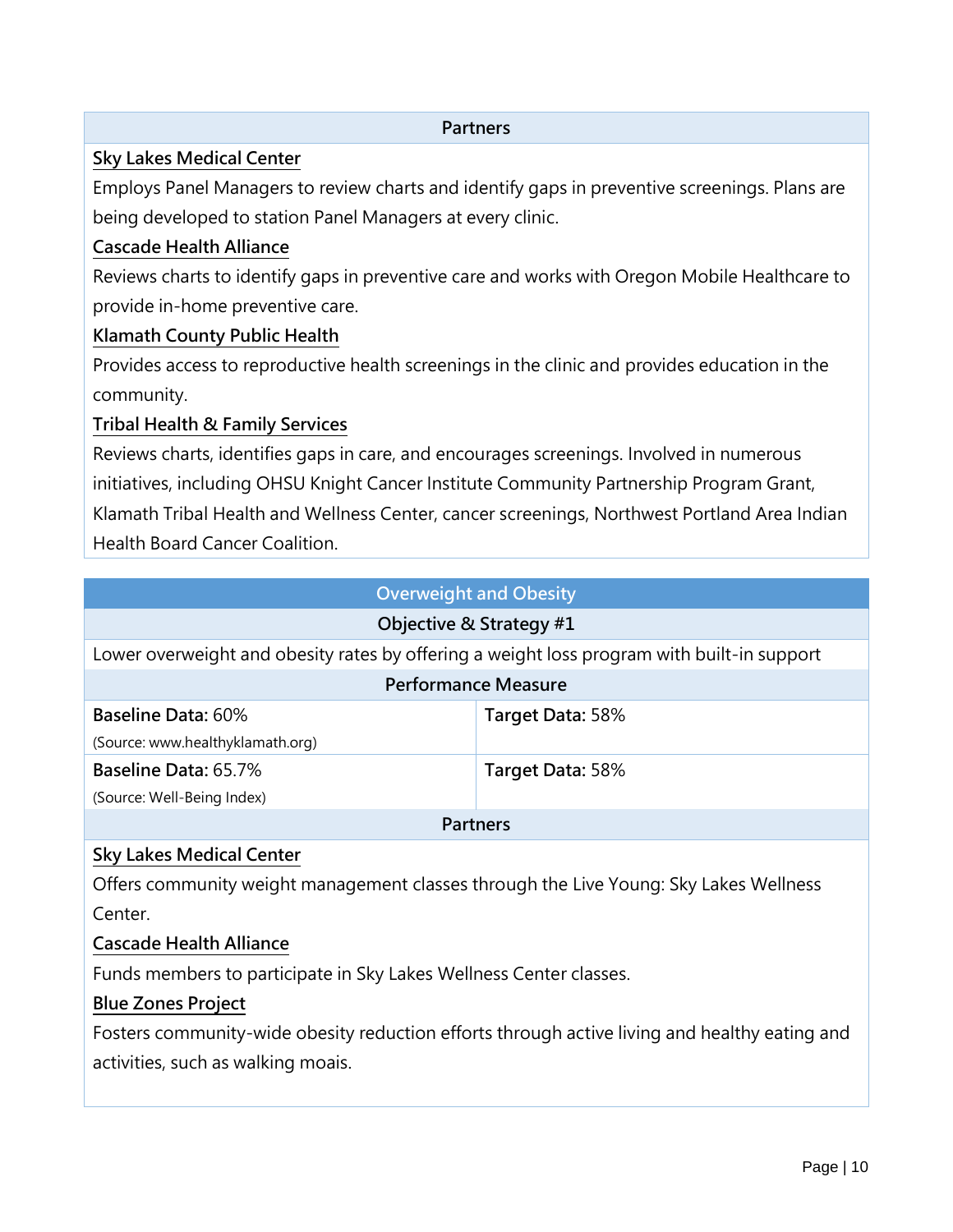### **Tribal Health & Family Services**

Offers the Diabetes Prevention Program that includes a weight loss component. Seeking grant funds to increase the scope of the program. Coordinates several programs and events, including the Special Diabetes Program for Indians (SDPI), Back to School Kids Fair, Men's Health Retreat, Women's Health Retreat, and Elder's Health Fair.

#### **Objective & Strategy #3**

| Reduce the percentage of adolescents age 12-19 who are considered obese or overweight       |                                          |
|---------------------------------------------------------------------------------------------|------------------------------------------|
| <b>Performance Measures</b>                                                                 |                                          |
| <b>Baseline Data: 24% in 8th grade students</b><br>(Source: Oregon Healthy Teens Survey)    | Target Data: 23.6% in 8th grade students |
| <b>Baseline Data: 26.5% in 11th grade students</b><br>(Source: Oregon Healthy Teens Survey) | Target Data: 26% in 11th grade students  |
| <b>Partners</b>                                                                             |                                          |
| .                                                                                           |                                          |

#### **Klamath County Public Health**

Partners with the school districts to support physical activity before, during and after school by coordinating the Walking School Bus program, Recess Before Lunch Policy, Brain Breaks, and afterschool programs.

#### **Blue Zones Project**

Conducts the Walking School Bus program and implements the Recess Before Lunch policies as a part of the School Pledge.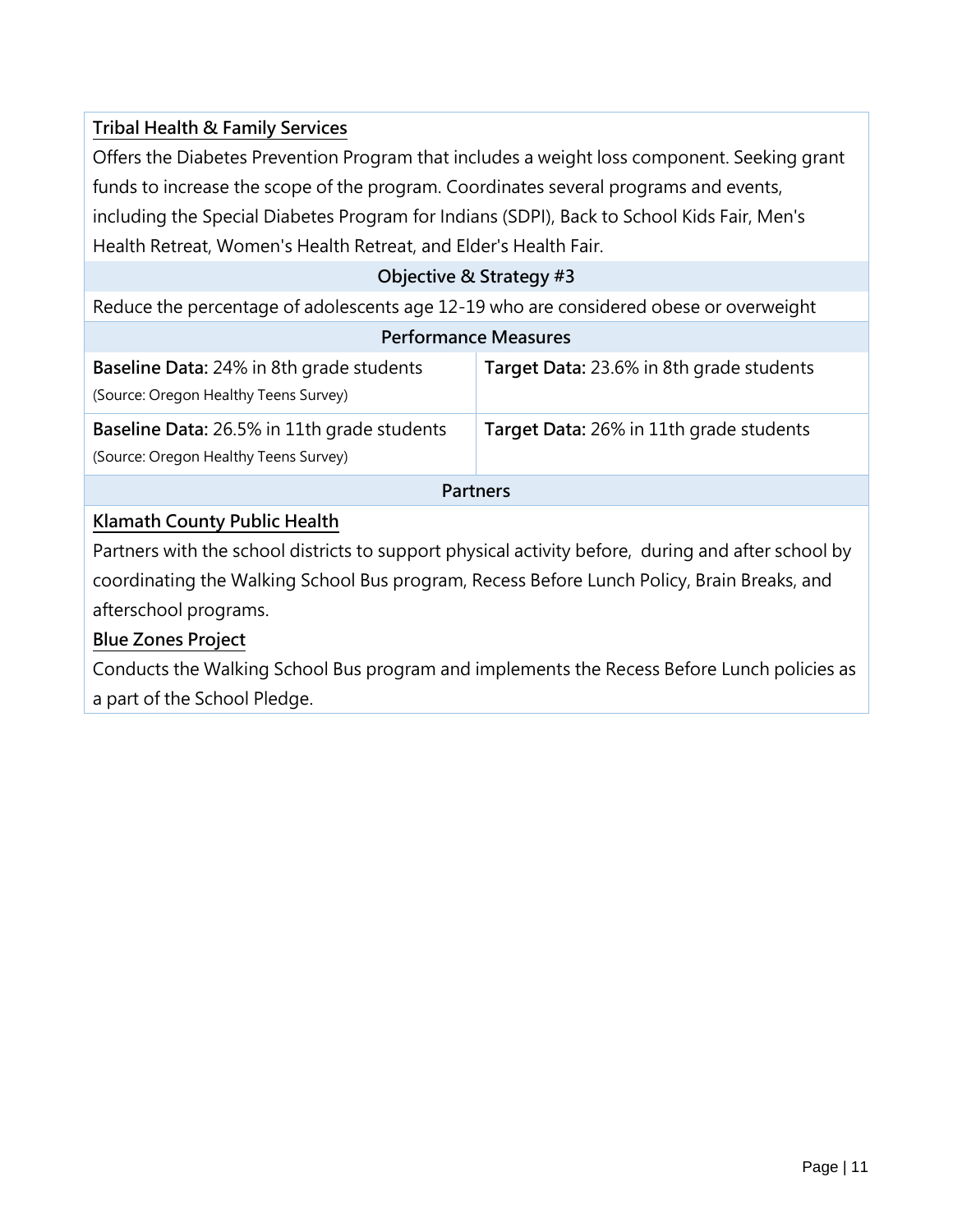# **Mental Health**

#### **Description**

Klamath County, although a vibrant community, is faced with some concerning health challenges. There is a high prevalence of mental health problems and unfortunately a lack of mental health providers in Klamath County. The Core Four are not directly involved in this but we recognize this as an issue and others in the community are working to address the issue.

#### **Partners**

#### **Klamath Open Door**

Employs a full time Behavioral Therapist to meet with patients.

# **Blue Zones Project**

The Power Nine Principles in the Blue Zones Project promote positive mental health. The Blue Zones Project hosts many social events, organizes social groups called moais, and works closely with the faith-based and civic organizations.

#### **Klamath Basin Behavioral Health**

Provides a host of mental health services in the community and continues to recruit mental health providers. Klamath Basin Behavioral Health has satellite locations stationed throughout the community including in schools, the Senior Center, and Community Corrections.

# **Lutheran Community Services**

Provides a host of mental health services in the community and have integrated into schools.

# **Klamath Tribal Health & Family Services**

Provides Youth & Family Guidance Center (YFGC) Mental Health Services: Behavioral Health Clinic, Substance Use Disorder Program-alcohol, drugs, inhalants, group and individual therapy-group treatment, and individual treatment.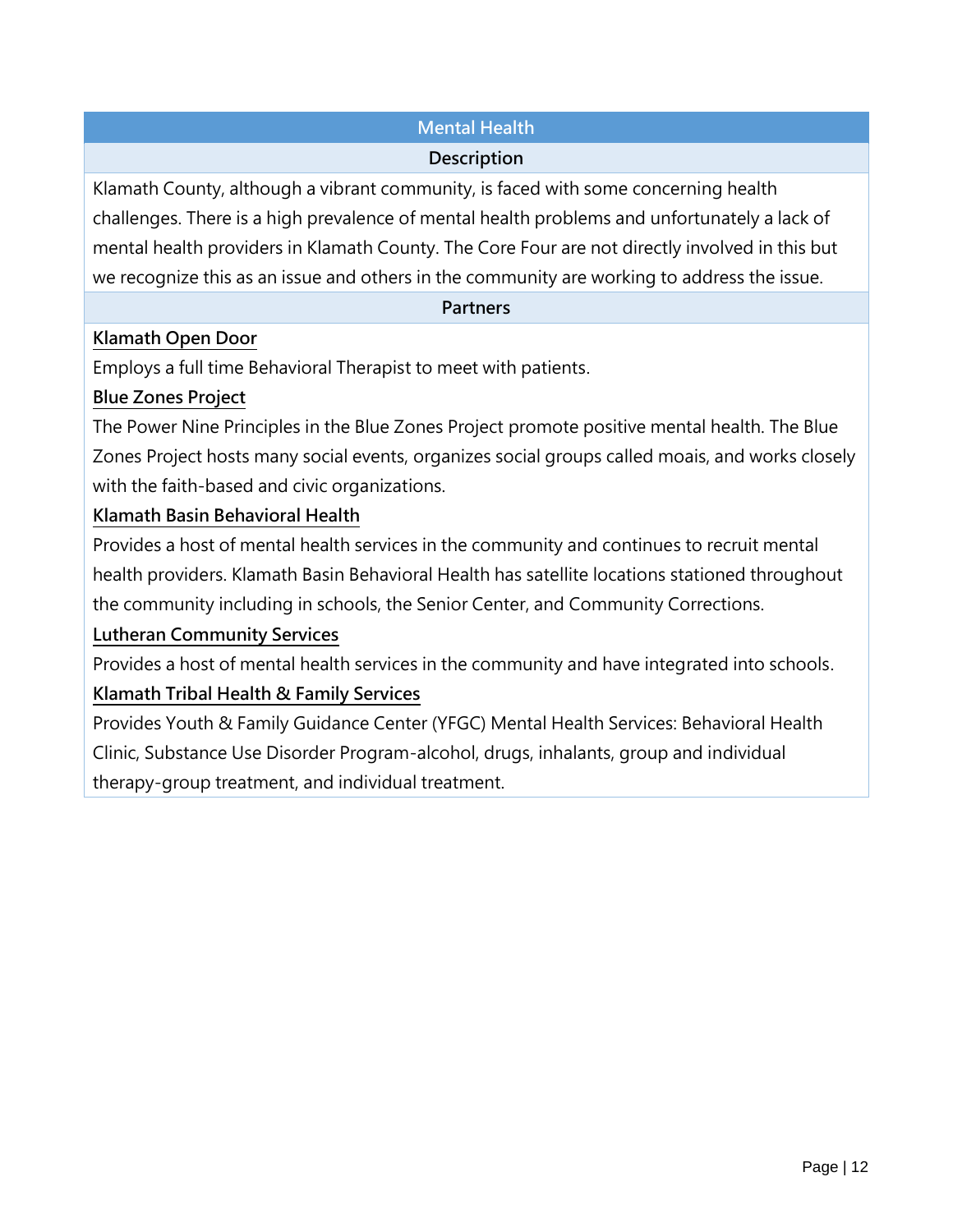#### **Maternal and Infant Health**

|                                                                                             | <b>Infant Mortality</b>                  |
|---------------------------------------------------------------------------------------------|------------------------------------------|
|                                                                                             |                                          |
|                                                                                             | Objective & Strategy #1                  |
| Decrease infant mortality through offering education programs and access to prenatal care   |                                          |
| <b>Performance Measures</b>                                                                 |                                          |
| Baseline Data: 6.5 per 1000                                                                 | Target Data: 6.4 per 1000                |
| (Source: OPHAT)                                                                             |                                          |
| <b>Partners</b>                                                                             |                                          |
| <b>Klamath County Public Health</b>                                                         |                                          |
| Offers the Babies First and Care Coordination (CaCoon) programs.                            |                                          |
| <b>Cascade Health Alliance</b>                                                              |                                          |
| Provides "Your Pregnancy Week-by-Week" for new mothers and offers incentivized maternal     |                                          |
| education programs.                                                                         |                                          |
|                                                                                             |                                          |
| Low Birth Weight & Prenatal Care                                                            |                                          |
| Objective & Strategy #1                                                                     |                                          |
| Decrease incidence of Low Birth Weight through nutrition, education, smoking cessation, and |                                          |
| managed oral hygiene                                                                        |                                          |
| <b>Performance Measures</b>                                                                 |                                          |
| <b>Baseline Data: 8% Low birth weight</b>                                                   | Target Data: 8% Low birth weight         |
| (Source: County Health Rankings)                                                            |                                          |
| Baseline Data: 19% of mothers smoked while                                                  | Target Data: 19% of mothers smoked while |
| pregnant                                                                                    | pregnant                                 |
| (Source: OPHAT)                                                                             |                                          |
| Performance Measures - Prenatal Care                                                        |                                          |
| Baseline Data: 80.8%                                                                        | Target Data: 80.8%                       |
| (Source: OPHAT)                                                                             |                                          |
| <b>Partners</b>                                                                             |                                          |
| Klamath County Public Health                                                                |                                          |
|                                                                                             |                                          |

Offers the Women, Infants, and Children (WIC) program, which includes supplemental food vouchers and classes on healthy choices during pregnancy. Klamath County Public Health has also partnered with OHSU and OIT on a low birth weight study and a smoking cessation project.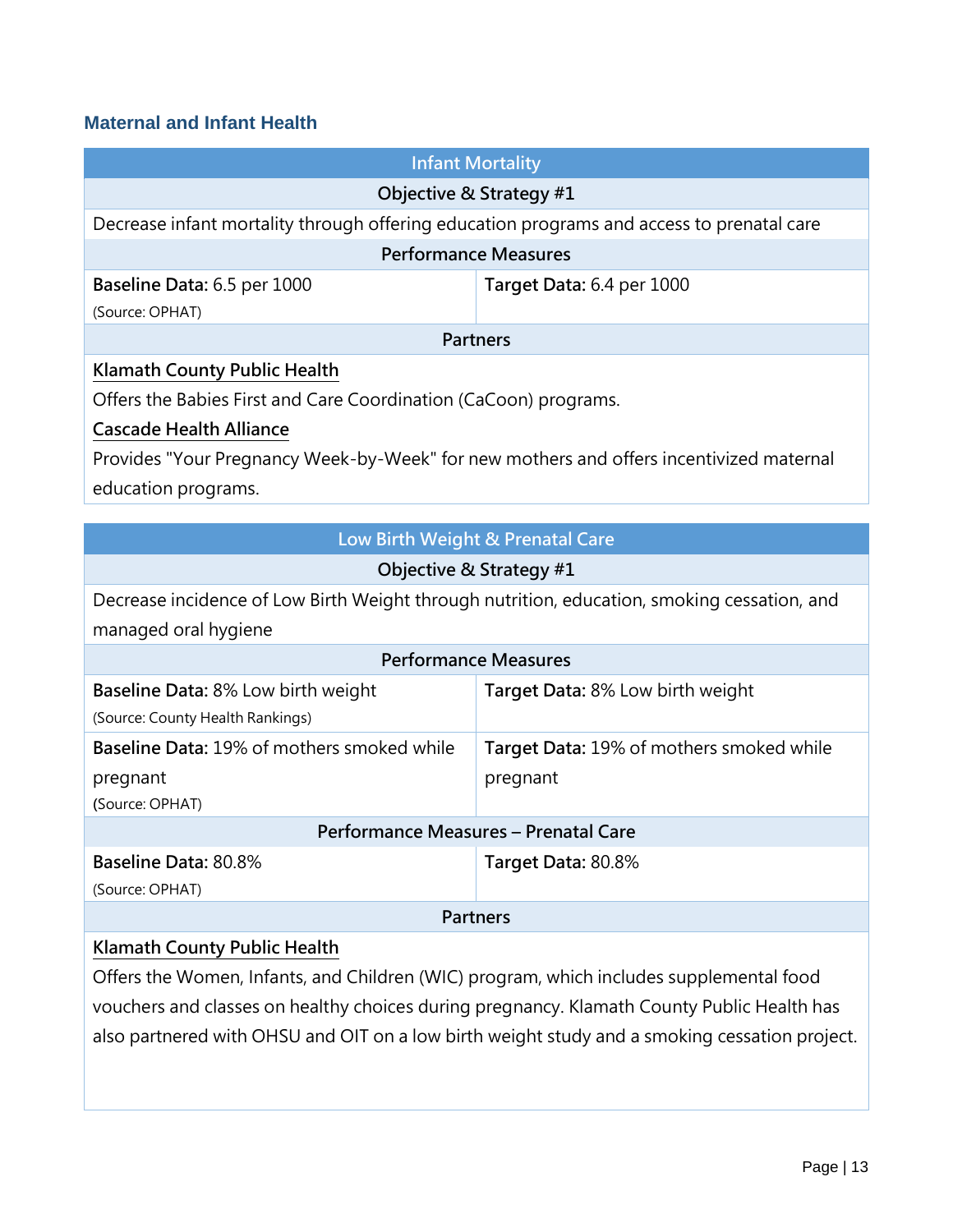# **Cascade Health Alliance**

Provides "Your Pregnancy Week-by-Week" for new mothers and offers maternal programs that incentivize prenatal care, dental screenings, and educational classes. Cascade Health Alliance also offers one-on-one tobacco cessation counseling for pregnant smokers.

### **Klamath Open Door**

Offers prenatal care to patients.

#### **Sky Lakes Medical Center**

Offers prenatal care to patients.

#### **Freedom From Smoking Partnership**

A partnership between Sky Lakes Medical Center, Klamath Open Door, Cascade Health Alliance, and Klamath Basin Behavioral Health that offers smoking cessation group classes. Klamath Open Door, Cascade Health Alliance, and Klamath Basin Behavioral Health offer one-on-one cessation counseling for pregnant smokers.

### **Klamath Tribal Health & Family Services**

Provides Maternal Child Health program.

| <b>Breastfeeding</b>                                                                      |  |
|-------------------------------------------------------------------------------------------|--|
| Objective & Strategy #1                                                                   |  |
| Increase breastfeeding rates through education on lactation and providing ongoing support |  |
| <b>Performance Measures</b>                                                               |  |
| Target Data: 88% breastfeeding before                                                     |  |
| leaving hospital                                                                          |  |
|                                                                                           |  |
| <b>Target Data: 43% breastfeeding at 3 months</b>                                         |  |
|                                                                                           |  |
| Target Data: 28% breastfeeding at 6 months                                                |  |
|                                                                                           |  |
| <b>Partners</b>                                                                           |  |
|                                                                                           |  |

# **Klamath County Public Health**

Provides education and ongoing support for breastfeeding and offer breast pumps.

#### **Sky Lakes Medical Center**

Offers the 'The Art of Breastfeeding' and 'Noontime Nurslings' programs, hosts an annual lactation event, and provides lactation services.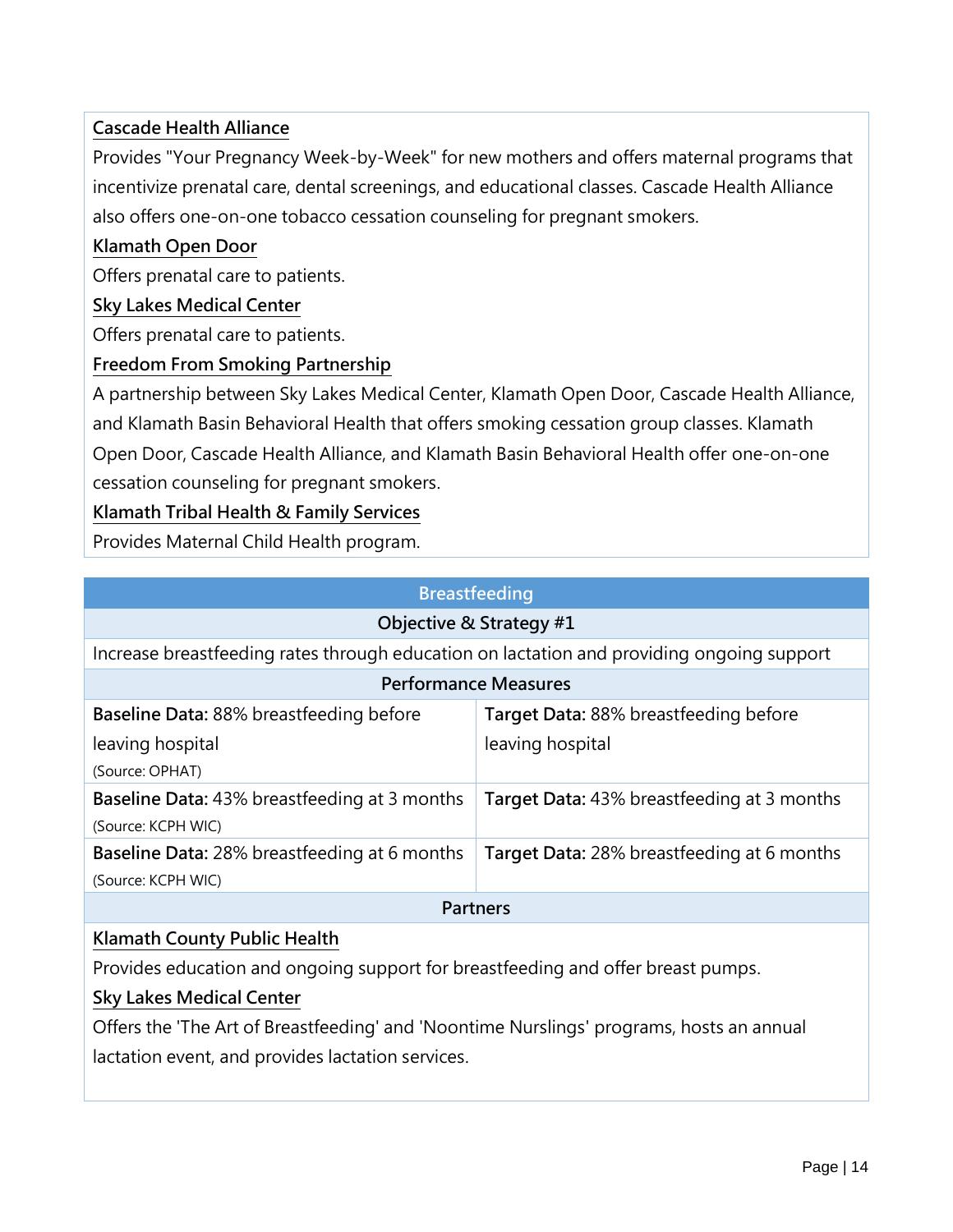# **Klamath Tribal Health & Family Services**

Provides lactation services and has available lactation rooms for staff and patients.

# **Blue Zones Project**

Encourages community worksites to include a designated breastfeeding room as part of their

pledge/certification criteria.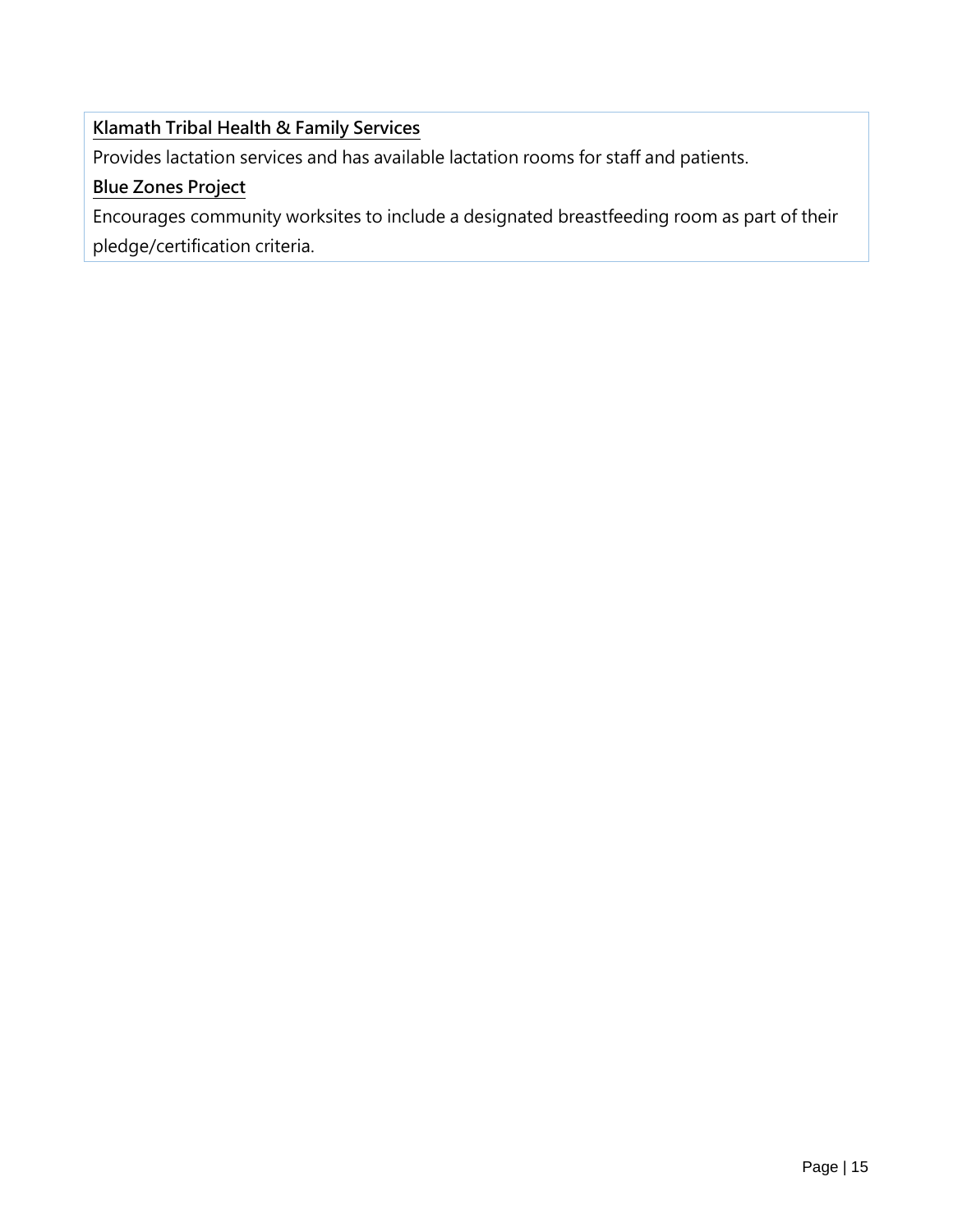# **Reproductive Health**

| <b>Teen Pregnancy Rates</b>                                                                                                                                                    |                                             |  |
|--------------------------------------------------------------------------------------------------------------------------------------------------------------------------------|---------------------------------------------|--|
| Objective & Strategy #1                                                                                                                                                        |                                             |  |
| Decrease teen pregnancy through education and contraceptive services                                                                                                           |                                             |  |
| Performance Measure - Teen Pregnancy Rate                                                                                                                                      |                                             |  |
| Baseline Data: 15 per 1000 in 15-17 year olds<br>(Source: OPHAT)                                                                                                               | Target Data: 12 per 1000 in 15-17 year olds |  |
| Baseline Data: 101 per 1000 in 18-19 year olds<br>(Source: OPHAT)                                                                                                              | Target Data: 98 per 1000 in 18-19 year olds |  |
| Performance Measure - Have Had Sexual Intercourse                                                                                                                              |                                             |  |
| <b>Baseline Data: 13.7% of 8th grade students</b><br>(Source: Oregon Healthy Teens Survey)                                                                                     | Target Data: 13% of 8th grade students      |  |
| <b>Baseline Data: 45.8% of 11th grade students</b><br>(Source: Oregon Healthy Teens Survey)                                                                                    | Target Data: 45% of 11th grade students     |  |
| <b>Partners</b>                                                                                                                                                                |                                             |  |
| <b>Klamath County Public Health</b>                                                                                                                                            |                                             |  |
| Offers the My Future-My Choice program, Personal Responsibility Education Program, gives<br>presentations at the Youth Inspiration Program at Juvenile Detention, and provides |                                             |  |

contraceptive care at the clinic.

| <b>Sexually Transmitted Infections</b>                                                          |                        |  |
|-------------------------------------------------------------------------------------------------|------------------------|--|
| Objective & Strategy #1                                                                         |                        |  |
| Decrease incidence of STI/STDs through education, screenings, and contraceptives                |                        |  |
| <b>Performance Measure</b>                                                                      |                        |  |
| Baseline Data: 337 reported cases in 2014                                                       | Target Data: 327 cases |  |
| (Source: ORPHEUS)                                                                               |                        |  |
| <b>Partners</b>                                                                                 |                        |  |
| Klamath County Public Health                                                                    |                        |  |
| Provides community education, offers the Personal Responsibility Education Program,             |                        |  |
| distributes information at health fairs, offers free contraceptives, and provide screenings and |                        |  |

treatment.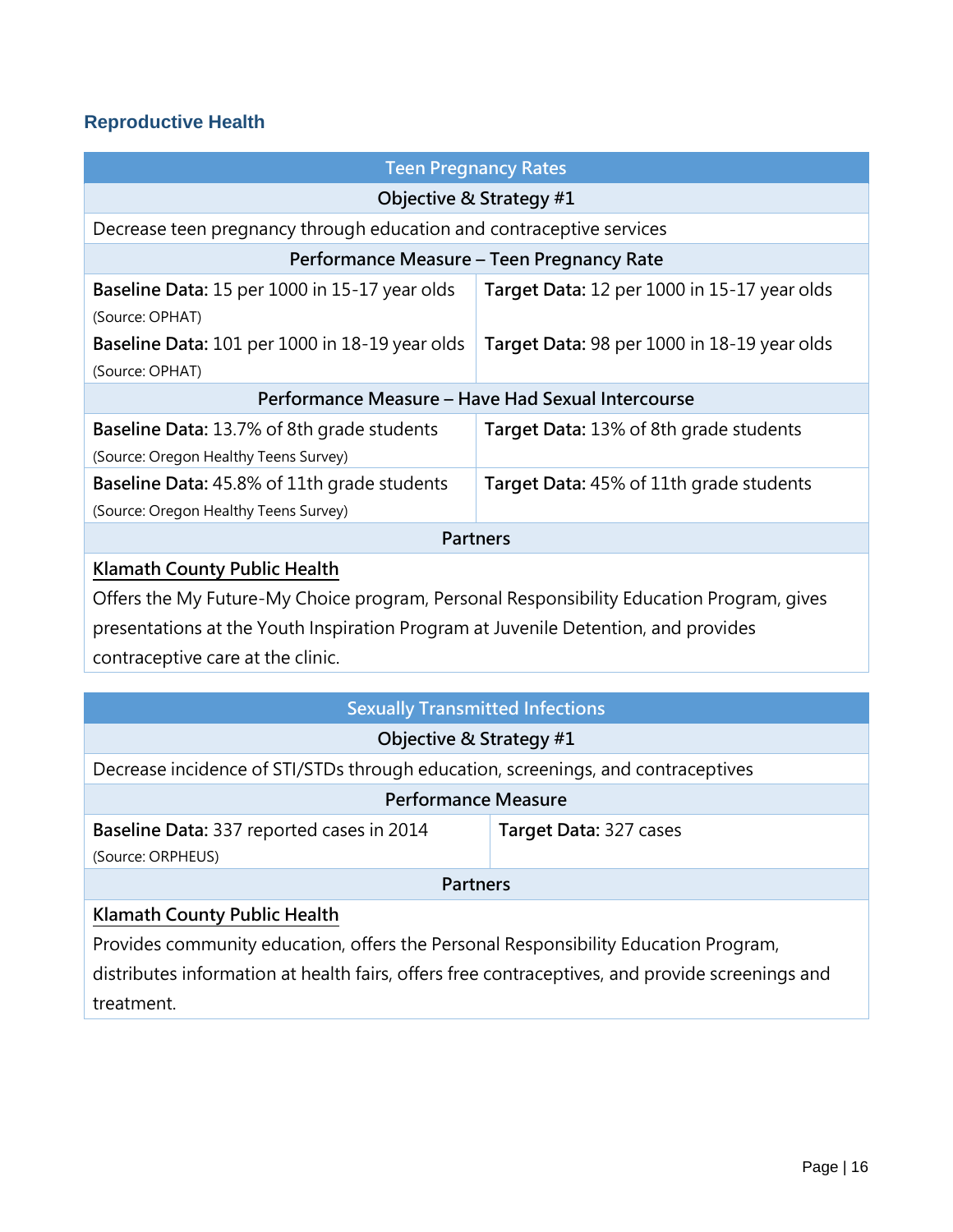#### **Social Determinants of Health**

| <b>Health Care Access</b>                                                                |                 |
|------------------------------------------------------------------------------------------|-----------------|
| Objective & Strategy #1                                                                  |                 |
| Increase access to primary care through non-emergent medical transportation, health care |                 |
| outreach, and expanded clinic availability                                               |                 |
| <b>Performance Measures</b>                                                              |                 |
| Baseline Data: Primary Care HPSA Scores 19                                               | Target Data: 18 |
| (Scale 1-25, lower numbers are better)                                                   |                 |
| <b>Baseline Data: Mental Health HPSA Scores 21</b>                                       | Target Data: 20 |
| (Scale 1-25, lower numbers are better)                                                   |                 |
| <b>Baseline Data: Dental Health HPSA Scores 15</b>                                       | Target Data: 14 |
| (Scale 1-26, lower numbers are better)                                                   |                 |
| <b>Partners</b>                                                                          |                 |

#### **Sky Lakes Medical Center**

Operates the Outpatient Care Management program, which provides non-emergent medical transportation and healthcare navigation services. Sky Lakes Medical Center also hosts two major health fairs that offer free health screenings and health education.

#### **Cascade Health Alliance**

Provides medical, mental, and dental coverage for Oregon Health Plan members. Partners with Sky Lakes Outpatient Care Management program to provide non-emergent medical transportation. As part of its prenatal care efforts, Cascade Health Alliance incentivizes pregnant women to get a dental screening.

#### **Klamath Open Door**

Provides non-emergent transportation to its patients and has opened a walk-in clinic with expanded service hours. Offers dental services as part of their comprehensive health services.

#### **Klamath County Public Health**

Spearheaded the formation of an Oral Health Coalition collaborating with other community organizations.

#### **Klamath Tribal Health & Family Services**

Provides non-emergent medical transportation to tribal members through Klamath Tribal Health and Family Services as well as with the Quail Trail.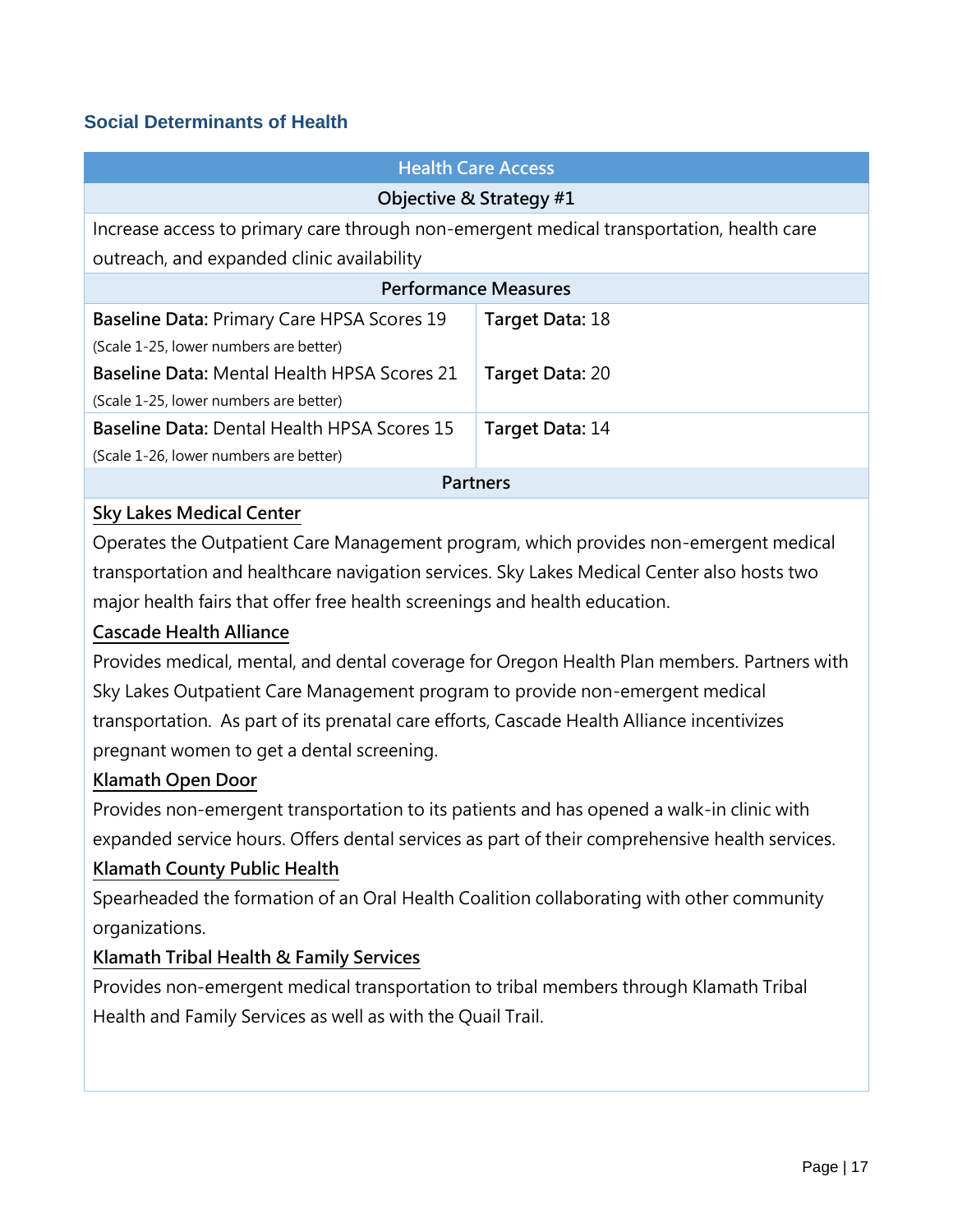### **OHSU Rural Campus**

Partners with clinics and human services organizations to increase capacity for health care in the rural setting.

#### **Klamath County Public Health**

Operates a clinic accessible to the community for reproductive health services and immunizations.

#### **Klamath Tribal Health & Family Services**

Provides medical, dental, pharmacy, behavioral health, and transportation services.

# **Socioeconomic Needs Index/Income and Poverty/Unemployment**

#### **Description**

Primary care is the focus for the Core Four. However, Cascade Health Alliance has made a variety of community donations to impact social determinants of health including poverty. Other agencies in the community such as Klamath & Lake Community Action Services, Klamath Works, and Lutheran Community Services implement successful programs that directly address poverty.

#### **Education**

#### **Description**

Although education is highly important and influential to the health of this community, the Core Four are focused on the more traditional health issues. Klamath Promise is a wonderful initiative focused on achieving 100% high school graduation and the Core Four are invested in and supportive of its efforts. The Klamath Tribes Administration addresses education needs through their Education Department.

# **Housing**

# **Description**

The Core Four understand the correlation between safe housing and health, but housing is beyond the scope of their influence. Instead, they rely on the expertise and hard work of the Klamath Housing Authority and Klamath & Lake Community Action Services to assist community members in obtaining safe and stable housing. The Klamath Tribes Administration also addresses housing needs within their served population through their Housing Department.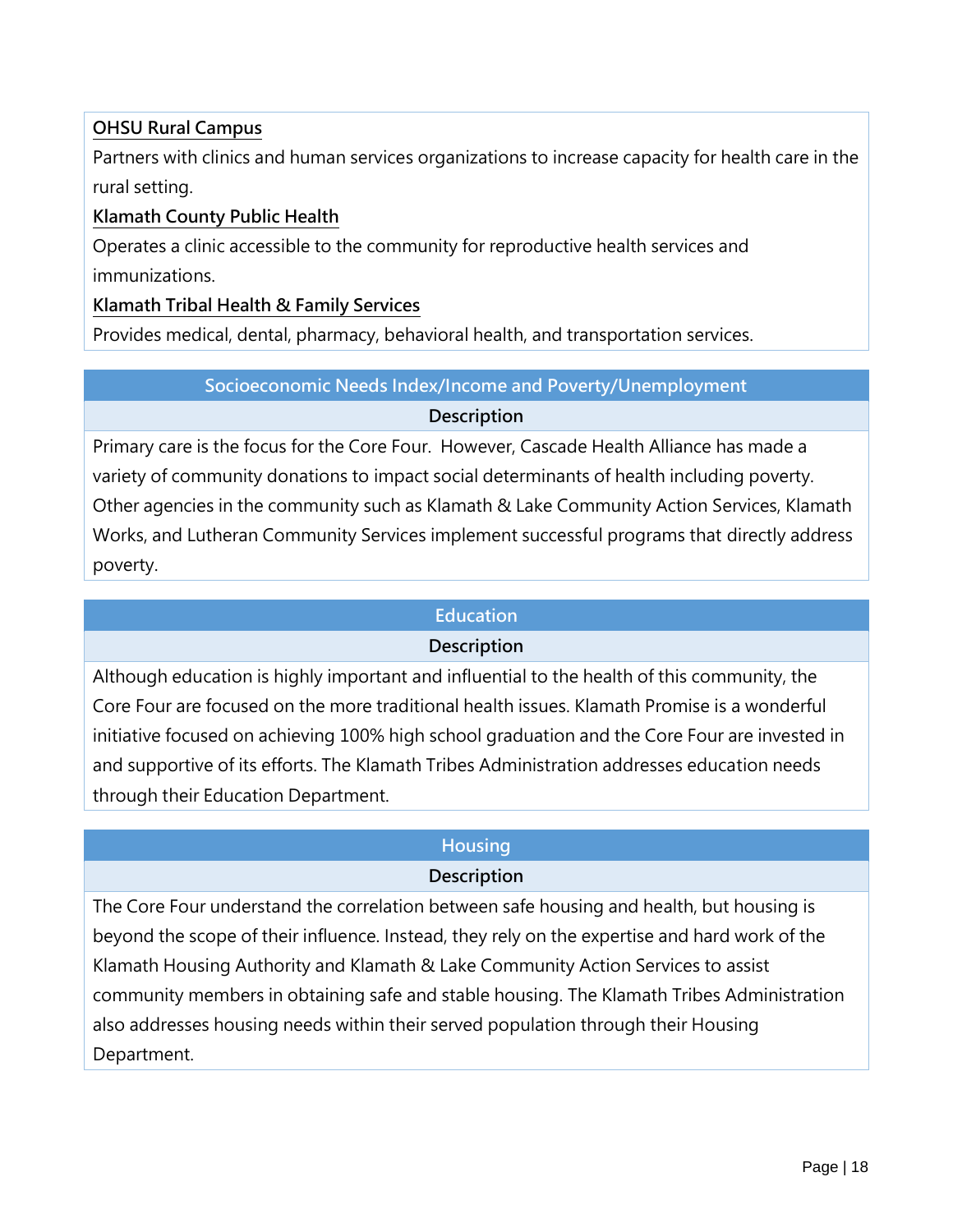#### **Food Insecurity**

#### **Description**

The Core Four are not directly involved in efforts to eliminate food insecurity, however Sky Lakes Medical Center and Klamath Open Door have partnered with the Klamath-Lake Counties Food Bank to offer the Produce Connection program. The food bank provides boxes of fresh produce for free and distributes them at Klamath Open Door and Cascades East clinics. Beyond the Produce Connection, the Core Four look to community partners such as YMCA, Integral Youth Services, Klamath Basin Research and Extension Center, Klamath Library, Oregon Institute of Technology, and the county and city school districts who have teamed up to create the Child Hunger Coalition to provide free lunches and enrichment programming in parks. The Klamath Tribal Administration also provides services through their Commodity Program and the Food Bank Collaboration.

# **Crime and Safety**

#### **Description**

Decreasing crime and increasing safety is beyond the scope of the Core Four's influence. Cascade Health Alliance, Sky Lakes Medical Center, Klamath County Local Alcohol and Drug Planning Committee, and other community agencies, made monetary donations to establish the Sobering Center, which will be operated by Klamath Basin Behavioral Health. The Klamath Tribal Administration addresses the issue of criminal activity through their Tribal Court.

# **Child Abuse and Neglect Description**

Sky Lakes Medical Center operates the Child Abuse Response and Evaluation (CARES) program, which focuses on analyzing possible cases of abuse or neglect and offers treatment and referral for victims. They offer expert medical diagnoses with speed and accuracy. They are also involved in the Stop the Hurt Coalition which works to prevent child abuse and neglect through advocacy and education. Other community organizations such as Court Appointed Special Advocates, Department of Human Services, Friends of the Children, and Citizens for Safe Schools work to prevent child abuse and neglect through mentorship and positive adult relationships. The Klamath Tribal Administration operates a Social Services Department to serve their population.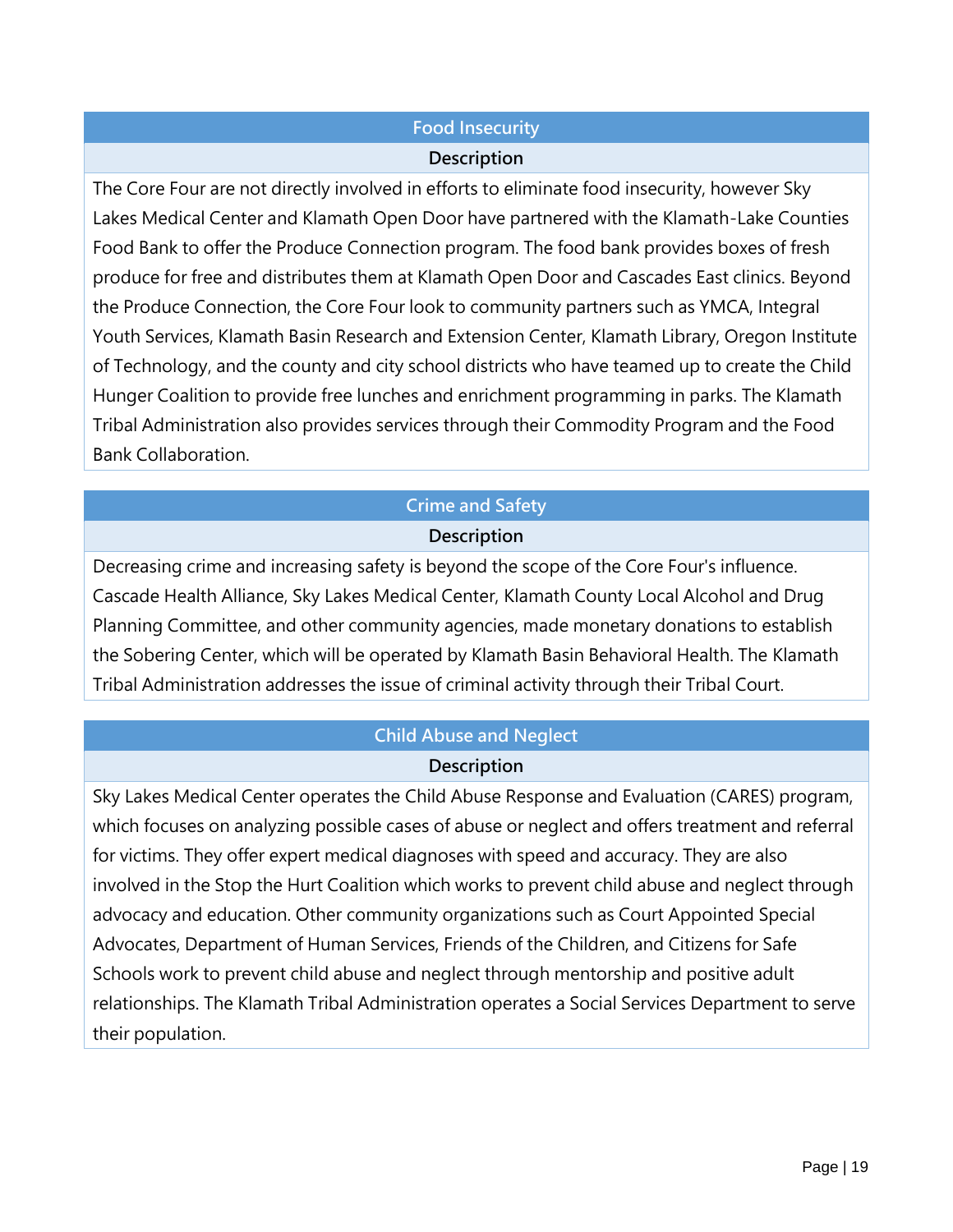#### **Modifiable Health Risks**

# **Substance Abuse**

#### **Description**

The Core Four helps direct patients to substance abuse counseling services but do not provide direct services. Other community partners, including Klamath Basin Behavioral Health, Lutheran Community Services, Best Care Treatment, and Transformations Wellness Center, provide services. The Klamath Regional Health Equity Coalition advocates for youth drug prevention and facilitates the Sticker Shock campaign. Klamath Tribal Health & Family Services offers direct services through the Youth and Family Guidance Center, and the Substance Use Disorder Program.

| <b>Tobacco</b>                                      |                                  |  |
|-----------------------------------------------------|----------------------------------|--|
| Objective & Strategy #1                             |                                  |  |
| Decrease the prevalence of tobacco use among adults |                                  |  |
| <b>Performance Measure</b>                          |                                  |  |
| <b>Baseline Data: 23% of adults smoke</b>           | Target Data: 22% of adults smoke |  |
| (Source: www.healthyklamath.org)                    |                                  |  |
| <b>Partners</b>                                     |                                  |  |
|                                                     |                                  |  |

#### **Klamath County Public Health**

Facilitates the Tobacco Prevention and Education Program (TPEP) and Strategies for Policy and Environmental Change (SPArC) program, which works towards tobacco free policies, provides education to prevent tobacco initiation, and promotes tobacco cessation.

#### **Freedom From Smoking Partnership**

A partnership between Sky Lakes Medical Center, Klamath Open Door, Cascade Health Alliance, and Klamath Basin Behavioral Health that offers smoking cessation group classes. Klamath Open Door, Cascade Health Alliance, and Klamath Basin Behavioral Health offer one-on-one cessation counseling for pregnant smokers.

#### **Klamath Tribal Health and Family Services**

Facilitates the Tobacco Prevention and Education Program that works towards tobacco free policies, provides education to prevent commercial tobacco use initiation, and promotes tobacco cessation.

#### **Blue Zones Project**

Coordinates a tobacco prevention committee that works towards tobacco free policies.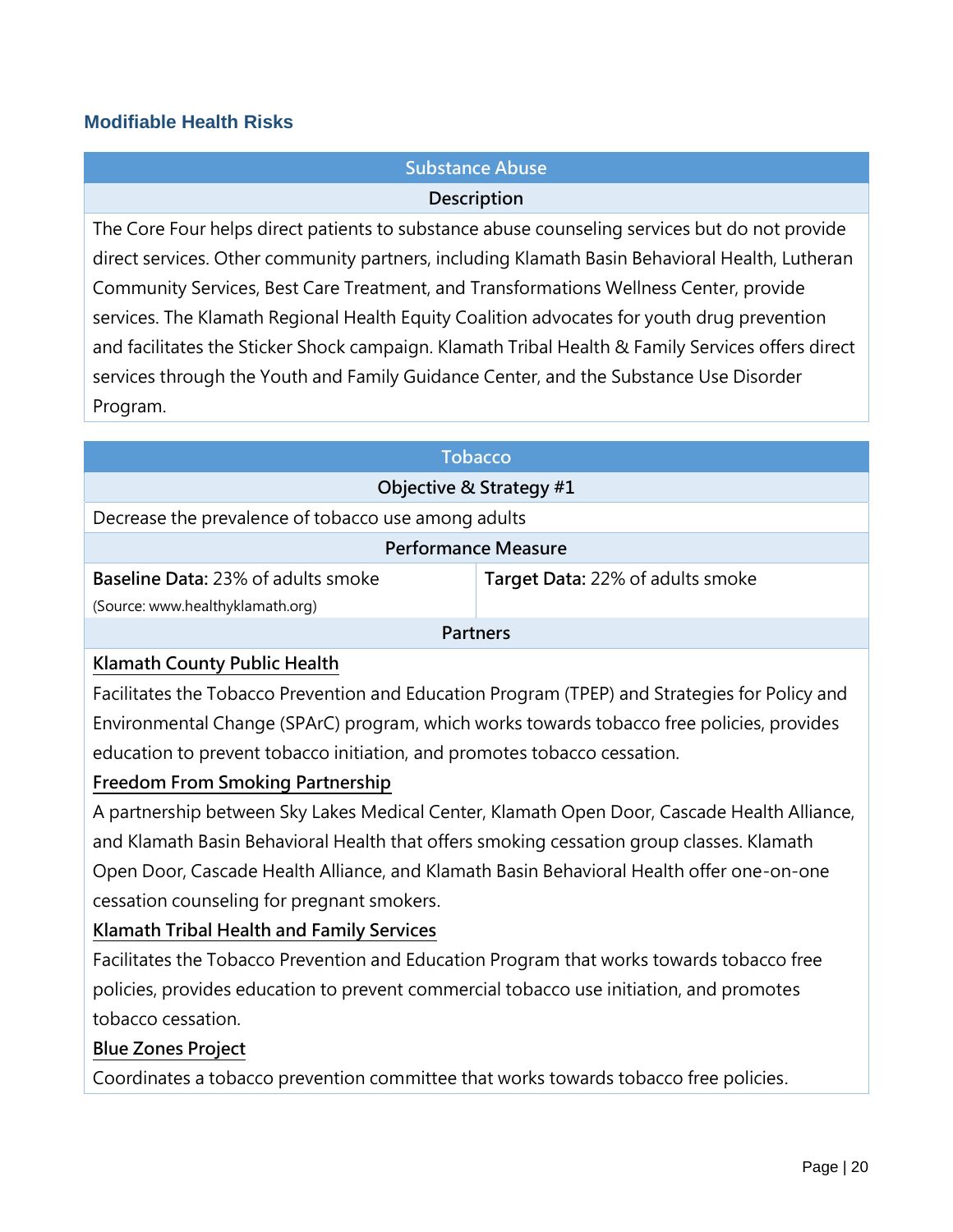| Objective & Strategy #2                                                                    |                                           |  |  |
|--------------------------------------------------------------------------------------------|-------------------------------------------|--|--|
| Reduce use of cigarettes by adolescents (past month)                                       |                                           |  |  |
| Performance Measure – Cigarette use in the past 30 days                                    |                                           |  |  |
| Baseline Data: 6.7% of 8th grade students                                                  | Target Data: 6.2% of 8th grade students   |  |  |
| (Source: Oregon Healthy Teens Survey)                                                      |                                           |  |  |
| <b>Baseline Data: 11.2% of 11th grade students</b>                                         | Target Data: 10.7% of 11th grade students |  |  |
| (Source: Oregon Healthy Teens Survey)                                                      |                                           |  |  |
| <b>Partners</b>                                                                            |                                           |  |  |
| Klamath County Public Health, Sky Lakes Medical Center, and Klamath Tribal Health & Family |                                           |  |  |
| Services have teamed up to provide tobacco prevention education in schools through         |                                           |  |  |
| assemblies and presentations.                                                              |                                           |  |  |

# **Alcohol**

#### **Objective & Strategy #1**

Reduce the percentage of adolescents reporting use of alcohol or any illicit drugs during the past 30 days

| Performance Measure – At least one drink of alcohol in the past 30 days |
|-------------------------------------------------------------------------|
|-------------------------------------------------------------------------|

| <b>Baseline Data: 16.2% of 8th grade students</b>  | Target Data: 15.7% of 8th grade students  |  |
|----------------------------------------------------|-------------------------------------------|--|
| (Source: Oregon Healthy Teens Survey)              |                                           |  |
| <b>Baseline Data: 28.3% of 11th grade students</b> | Target Data: 27.8% of 11th grade students |  |
| (Source: Oregon Healthy Teens Survey)              |                                           |  |
| <b>Dartnarc</b>                                    |                                           |  |

#### **Partners**

#### **Klamath County Public Health**

The Klamath Regional Health Equity Coalition (KRHEC) has partnered with Klamath Tribal Health & Family Services to form the Chiloquin First Coalition. KRHEC facilitates the annual Sticker Shock campaign to discourage adults from purchasing alcohol for minors.

Several community partners, Klamath Basin Behavioral Health, Lutheran Community Services, Best Care Treatment, and Transformations Wellness Center provide substance abuse prevention and counseling services. Klamath Tribal Health & Family Services also provides direct services through their Youth and Family Guidance Center, the Substance Use Disorder Program, and through Clinic Primary Care Screenings.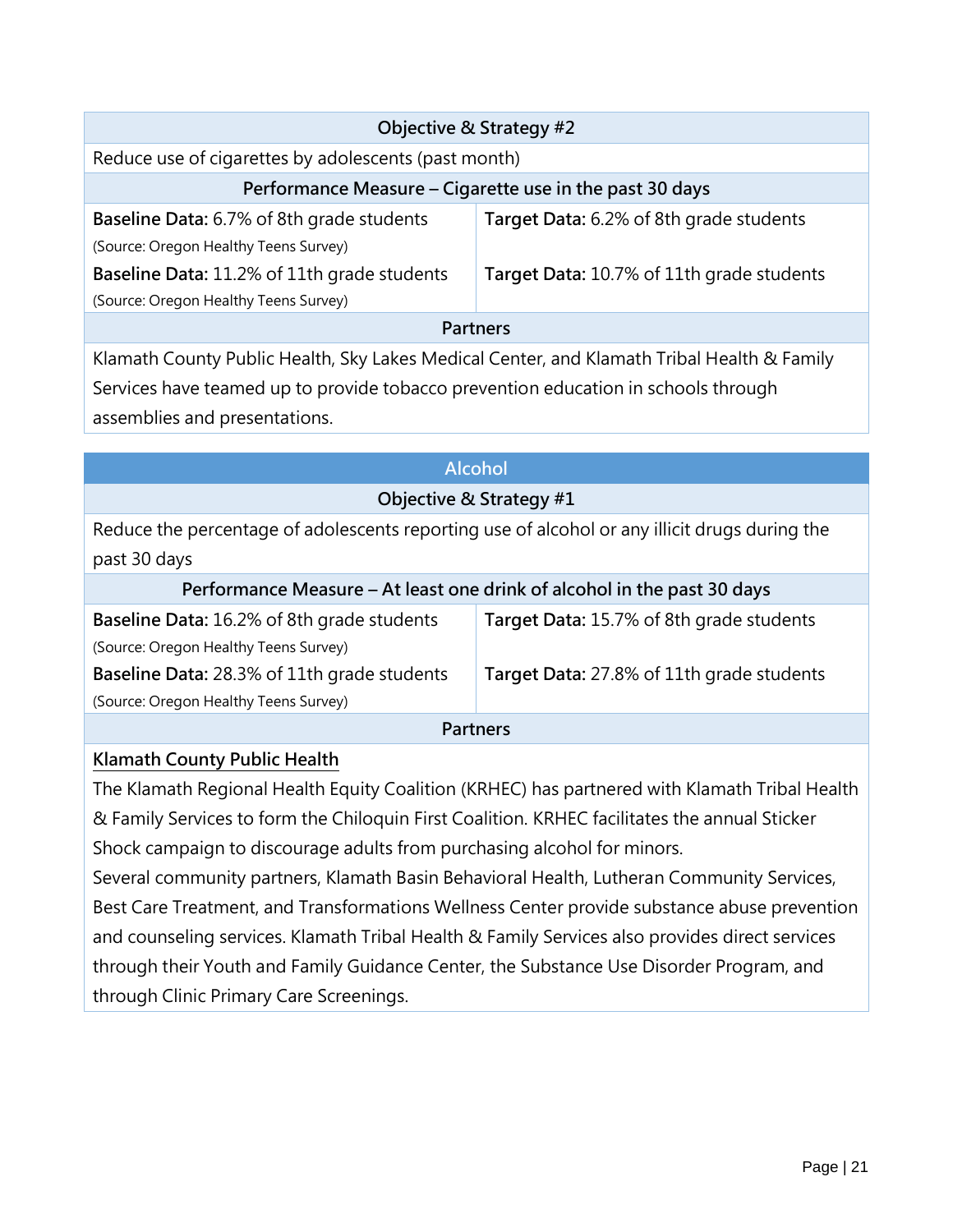| Marijuana                                                                                                                                                                                |                                          |  |  |
|------------------------------------------------------------------------------------------------------------------------------------------------------------------------------------------|------------------------------------------|--|--|
| Objective & Strategy #1                                                                                                                                                                  |                                          |  |  |
| Reduce the percentage of adolescents reporting use of marijuana during the past 30 days                                                                                                  |                                          |  |  |
| Performance Measure - Marijuana use in the past 30 days                                                                                                                                  |                                          |  |  |
| <b>Baseline Data: 11.4% of 8th grade students</b><br>(Source: Oregon Healthy Teens Survey)                                                                                               | Target Data: 10.9% of 8th grade students |  |  |
| Baseline Data: 19.5% of 11th grade students<br>(Source: Oregon Healthy Teens Survey)                                                                                                     | Target Data: 19% of 11th grade students  |  |  |
| <b>Partners</b>                                                                                                                                                                          |                                          |  |  |
| The Core Four do not address marijuana use directly. In any policy and education work                                                                                                    |                                          |  |  |
| completed, all smoking-related activities are included. For example, when a new policy is<br>created all forms of smoking are prohibited; during educational presentations, all forms of |                                          |  |  |

smoke are addressed as being harmful. The Klamath Regional Health Equity Coalition has started a prevention campaign against youth marijuana use.

#### **Nutrition**

| Objective & Strategy #1                                                               |                              |  |
|---------------------------------------------------------------------------------------|------------------------------|--|
| Increase consumption of fruits and vegetables through education and public assistance |                              |  |
| <b>Performance Measure</b>                                                            |                              |  |
| <b>Baseline Data: 28.3% in adults</b>                                                 | Target Data: 28.3% in adults |  |
| (Source: www.healthyklamath.org)                                                      |                              |  |
| <b>Partners</b>                                                                       |                              |  |
| Klamath County Public Health                                                          |                              |  |

Provides supplemental nutritious foods and nutrition education through the WIC program.

# **Sky Lakes Medical Center**

Provides nutritional cooking classes open to the public through the Wellness Center, offers Medical Nutrition Therapy with a Registered Dietician, and provides medical nutrition clinic screening.

# **Klamath Basin Research and Extension Center**

Provides nutrition education in schools.

# **Klamath Tribal Health & Family Services**

Provides a Diabetes Program and Food Insecurity Program.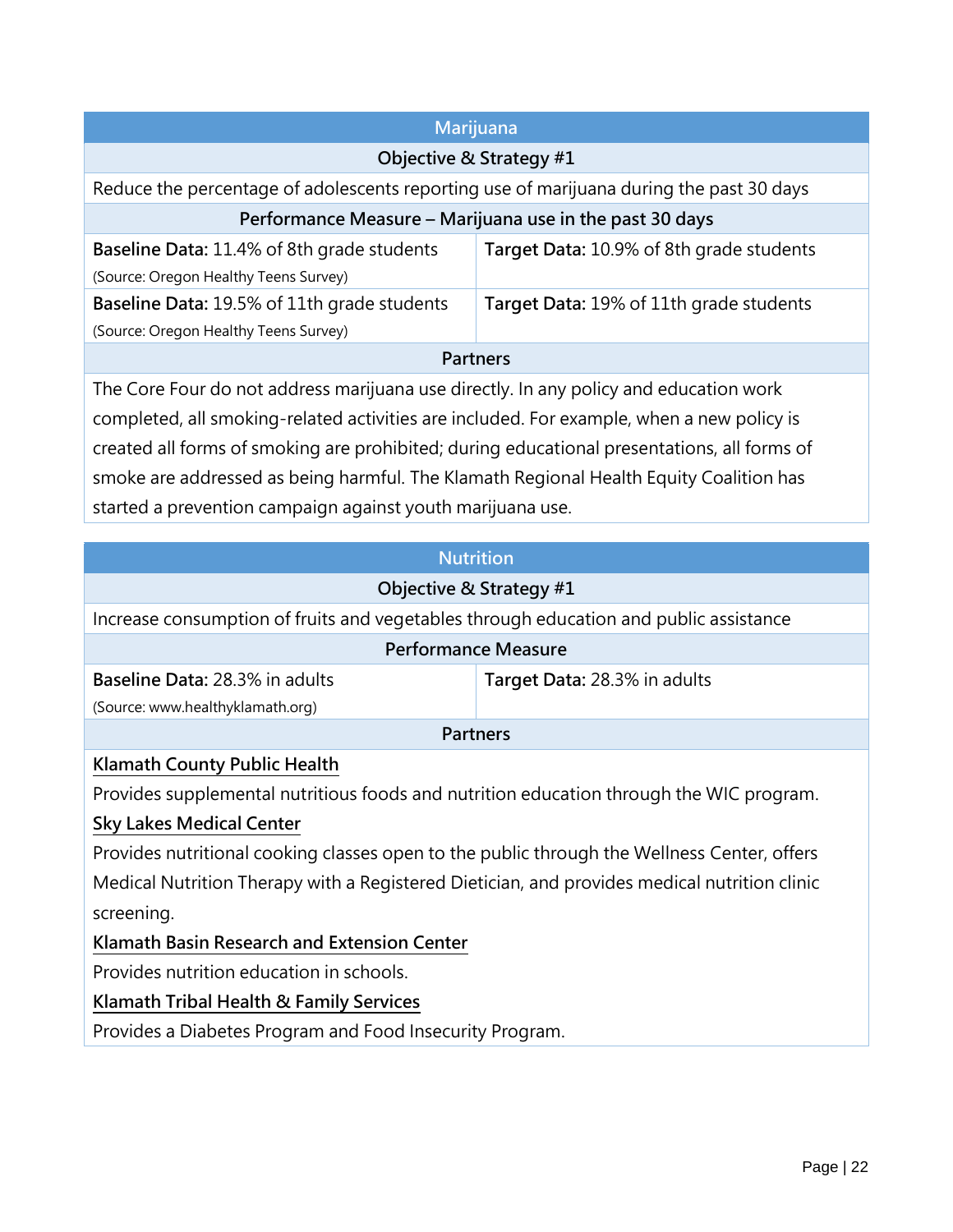# **Physical Activity**

### **Objective & Strategy #1**

Increase amount of physical activity through walking programs

**Partners**

#### **Sky Lakes Medical Center**

Offers the Walk with a Doc program.

#### **Commute Options**

Offers the Safe Routes to Schools program in city and county schools, which provides walk and bike to school opportunities and safety education.

#### **Blue Zones Project**

Helps organize walking groups called moais. Promotes the Power 9 Principles, one of which is Moving Naturally.

#### **Klamath Tribal Health & Family Services/MNT**

Offers Medical Nutrition Therapy with a Registered Dietician and provides medical nutrition clinic screening.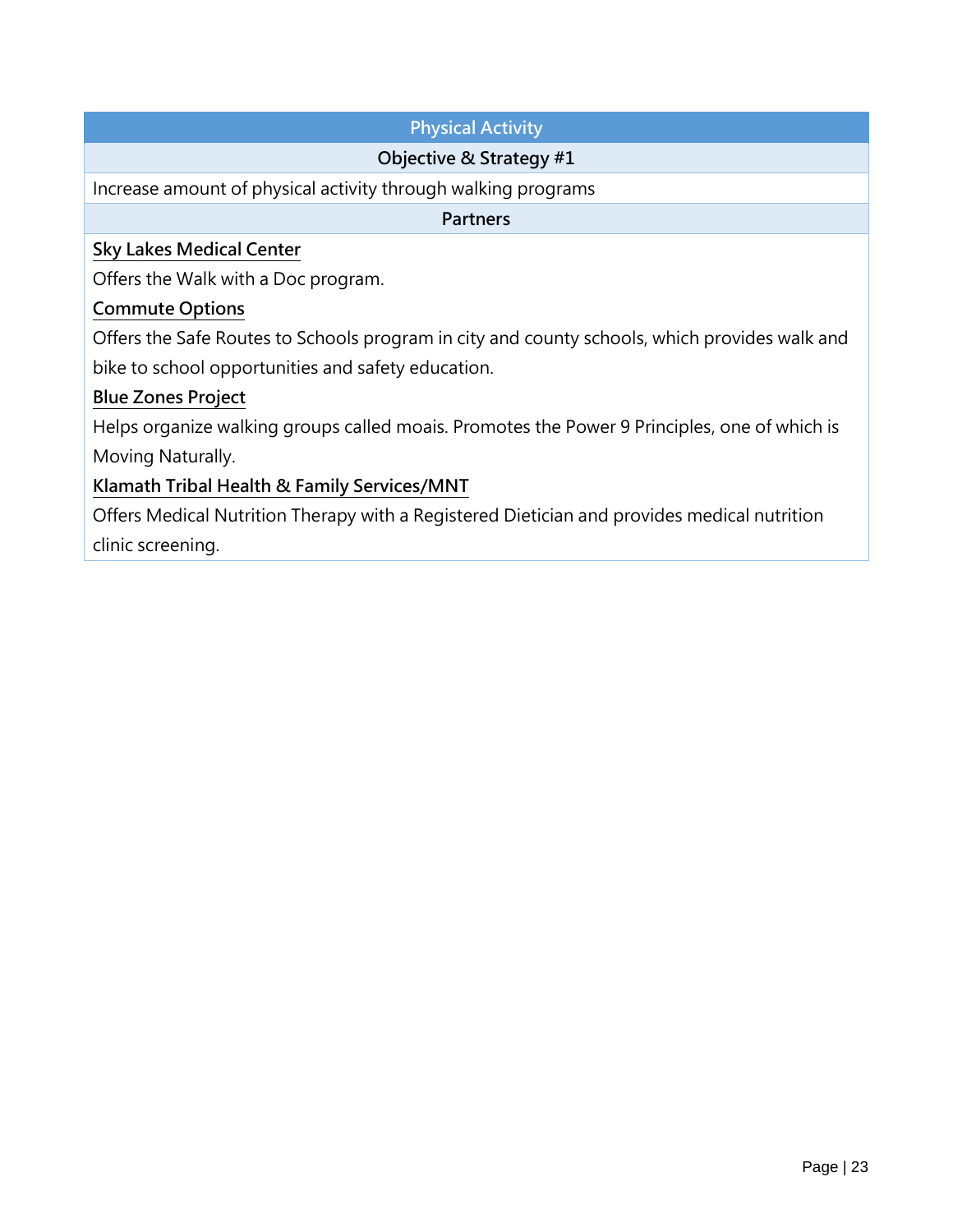#### **Built Environment**

# **Active Transport**

#### **Description**

Active transportation is closely linked with physical activity. Although built environment is not a traditional area of focus for the health system, Sky Lakes Medical Center and Cascade Health Alliance are funding projects to improve the built environment. Sky Lakes Medical Center is currently working to remodel Kit Carson Park as well as supporting a downtown pocket park. Cascade Health Alliance has committed funding for the first phase of a downtown protected bike lane project. The Blue Zones Project has a dedicated committee focused on improving the built environment to encourage physical activity. Additionally, one of the milestones for the Built Environment Committee is the completion of a Safe Routes to School Master Plan.

#### **Food**

#### **Description**

The built environment influences availability of food. The Core Four work with the Blue Zones Project and its Food Policy Committee to impact change in this area. The primary focus is to fill a food desert downtown as well as explore a Healthy Cornerstore Initiative.

#### **Tobacco**

#### **Description**

Klamath County Public Health is working to implement a Tobacco Retail Licensing program. Several community partners are working on tobacco-free worksites, smoke-free downtown, and tobacco-free city parks. Reference the Tobacco health issue chart under Modifiable Health Risks for more information.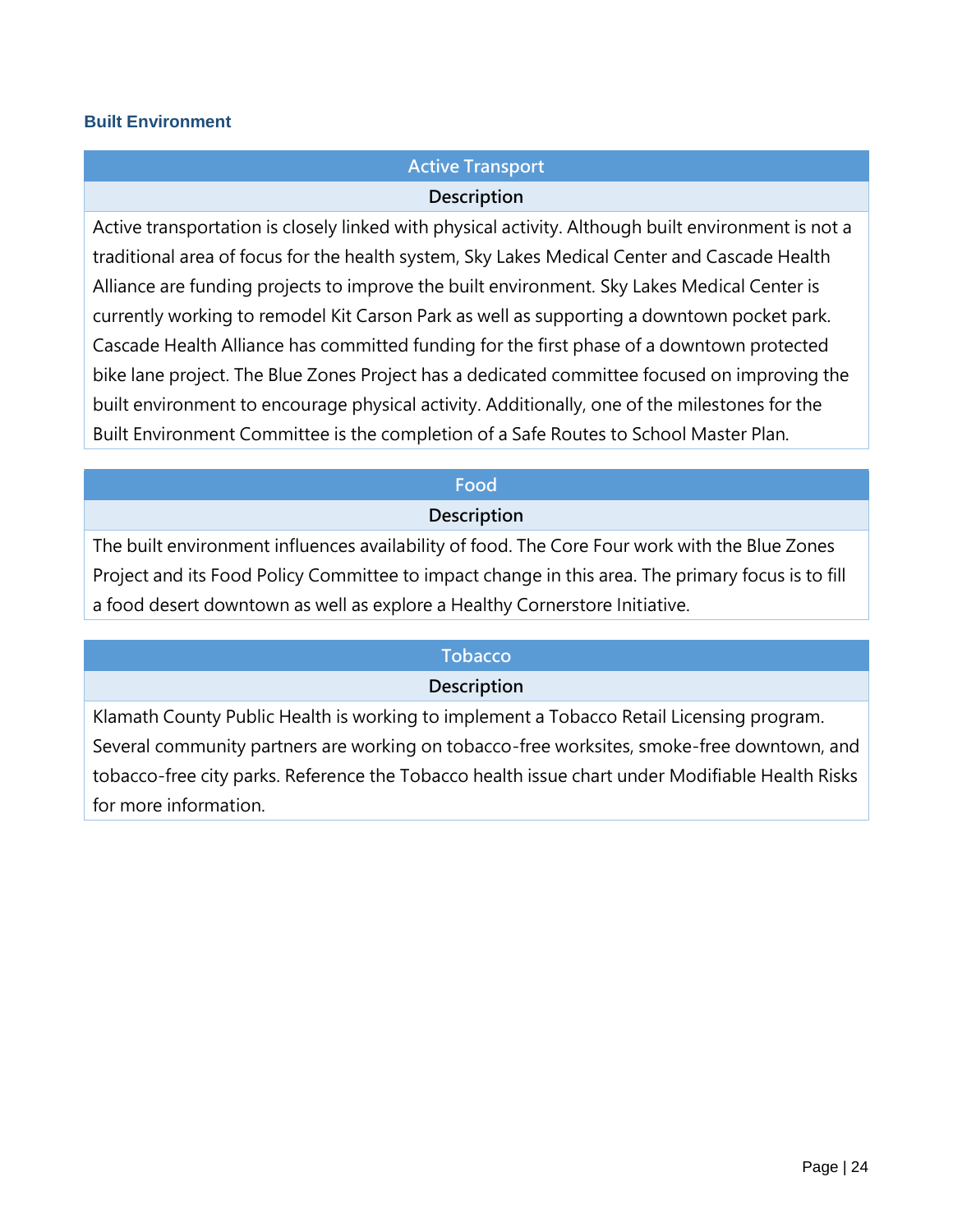#### **Environmental Health**

| <b>Air Quality</b>                                                                   |  |  |  |
|--------------------------------------------------------------------------------------|--|--|--|
| Objective & Strategy #1                                                              |  |  |  |
| Reduce amount of particulate matter (PM2.5) air pollutants affecting air quality     |  |  |  |
| <b>Performance Measures</b>                                                          |  |  |  |
| Target Data: 30 PM2.5 (3-Year Average) -                                             |  |  |  |
| exceptional events, such as forest fires, are                                        |  |  |  |
| excluded.                                                                            |  |  |  |
| <b>Partners</b>                                                                      |  |  |  |
| Klamath County Public Health                                                         |  |  |  |
| Oregon Department of Environmental Quality (DEQ) maintains an Air Quality Monitor at |  |  |  |
|                                                                                      |  |  |  |

Peterson Elementary School from which samples are collected every 3 days. The Klamath County Public Health Environmental Health Division monitors the hourly Air Quality data from the DEQ website. The Klamath County Public Health Environmental Health Division conducts the following activities as a part of the Air Quality Program: monitors air quality daily, conducts patrols for burning in violation of the Air Quality Program, issues Daily Quality Advisory, and educates community members about cleaner burning practices and the Air Quality Program.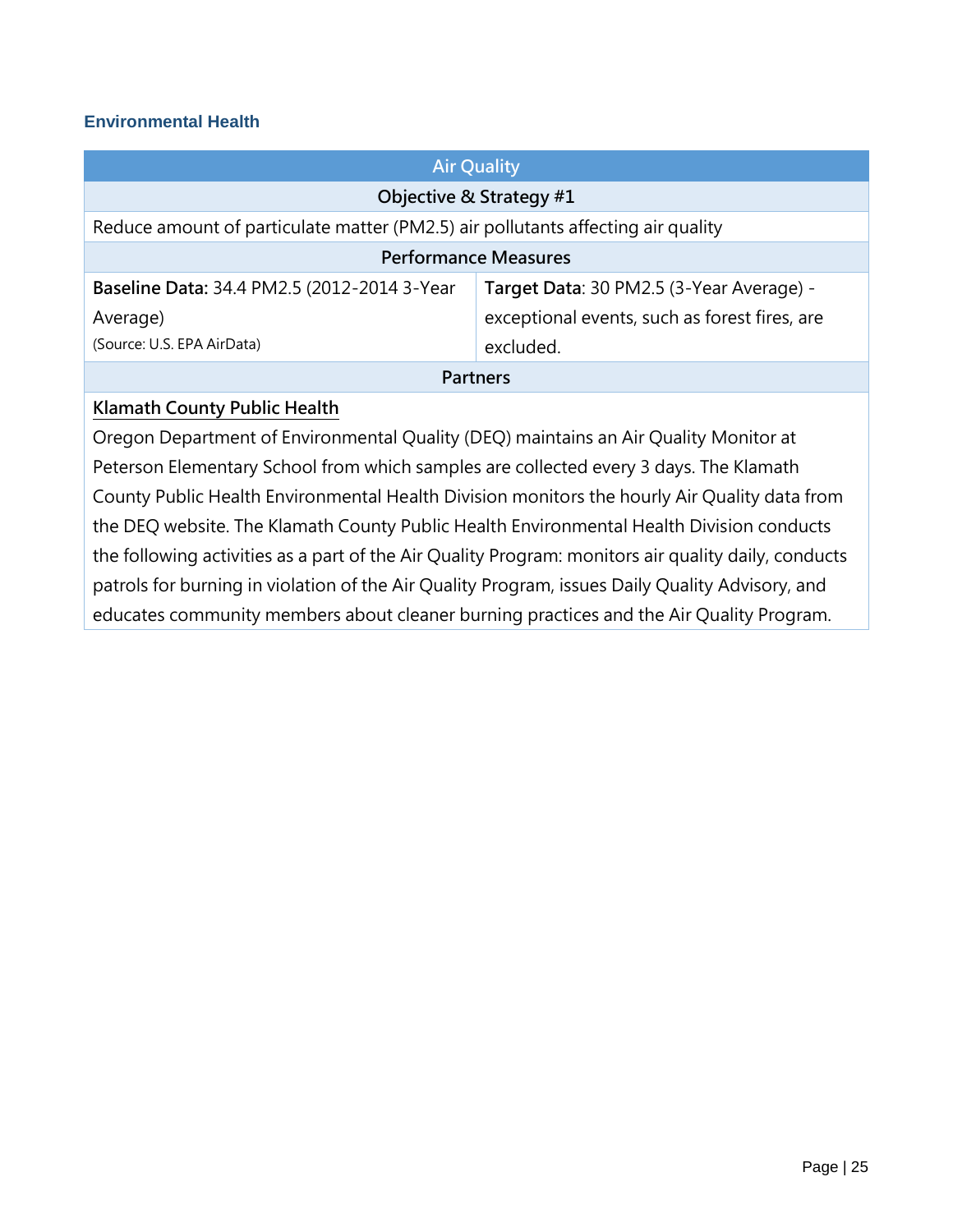# **Conclusion**

Community health improvement is not a static process. Healthy Klamath promotes a "Health in All Things" approach to community health planning. This allows for continual recruitment of partners in a variety of sectors, who are interested in partnering across the local public health system in Klamath County. Service could include helping develop recommendations, implement programs, and evaluate ongoing efforts. Any interested individual, or organization, who is a missing partner in the Klamath County CHIP, please contact Klamath County Public Health to get more information about how to help support these efforts to improve community health locally.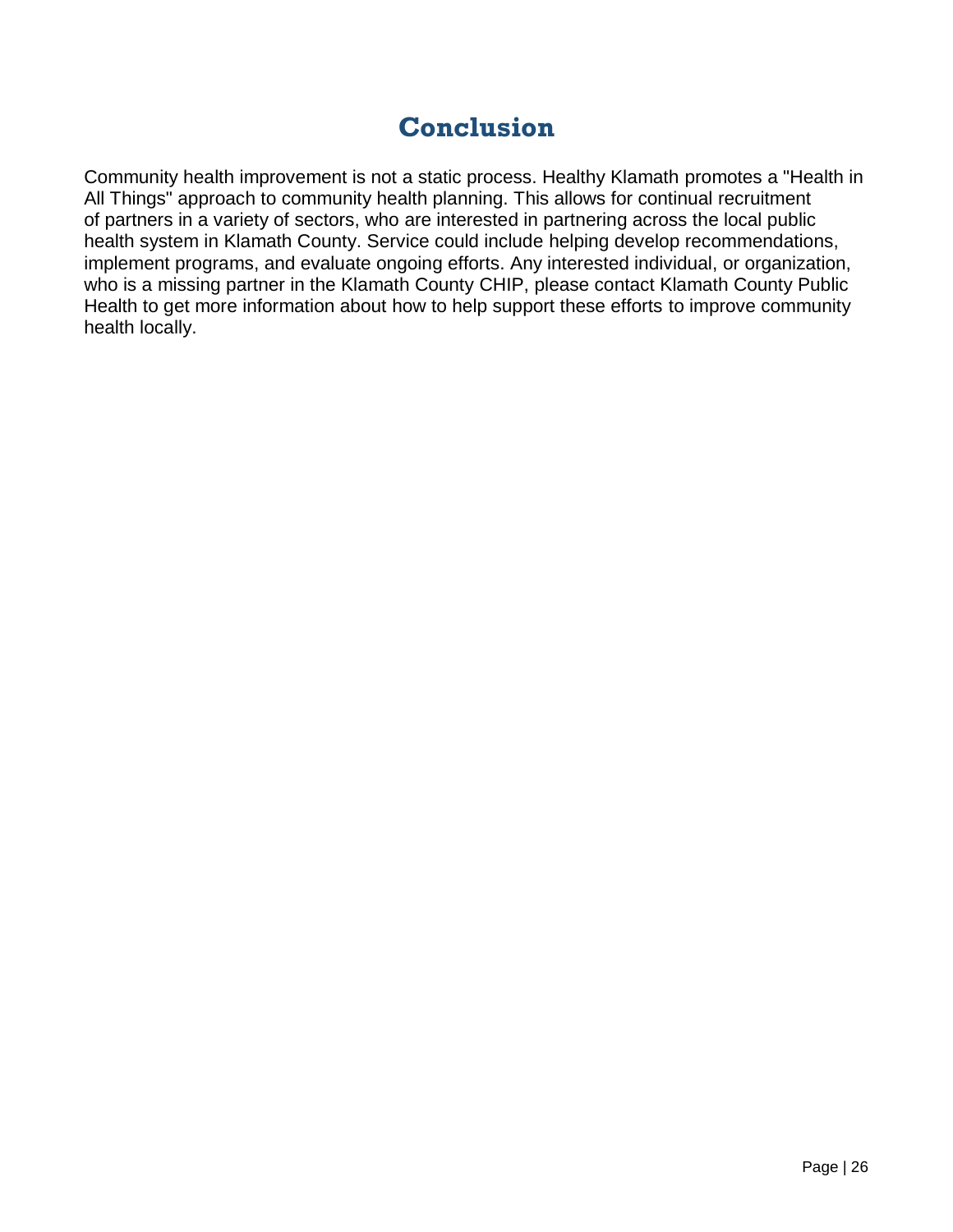#### **Appendix A: Issue Prioritization**

In order to prioritize the health issues identified in the 2015 Community Health Assessment, a SurveyMonkey instrument was created and distributed to Healthy Klamath partners. On the survey, each health issue was listed with the corresponding statistics from the 2015 CHA. Using an adaptation of the Hanlon Method for Prioritizing Health Problems (see the tables below), health issues were given a numerical rating, using the 1 to 10 scale, based on the seriousness of the issue and each organization's ability to impact the issue. Survey participants were then asked to rank the health issues. Issues which ranked as either 9 or 10 in both seriousness and ability to impact were identified as priority health issues.

| <b>Seriousness of the Issue</b> | <b>Ranking</b> |
|---------------------------------|----------------|
| <b>Very Serious</b>             | $9 - 10$       |
| Serious                         | $6 - 8$        |
| <b>Moderately Serious</b>       | $3 - 5$        |
| Not Serious                     | $1 - 2$        |

| <b>Seriousness of the Issue</b> | <b>Ranking</b> | Ability to Impact the Issue                           | <b>Ranking</b> |
|---------------------------------|----------------|-------------------------------------------------------|----------------|
| <b>Very Serious</b>             | $9 - 10$       | Currently working on the issue.                       | $9 - 10$       |
| Serious                         | $6 - 8$        | Planning to work on<br>the issue in the next 3 years. | $6 - 8$        |
| <b>Moderately Serious</b>       | $3 - 5$        | If capacity allows,<br>could impact the issue.        | $3 - 5$        |
| <b>Not Serious</b>              | $1 - 2$        | Currently unable<br>to impact the issue.              | $1 - 2$        |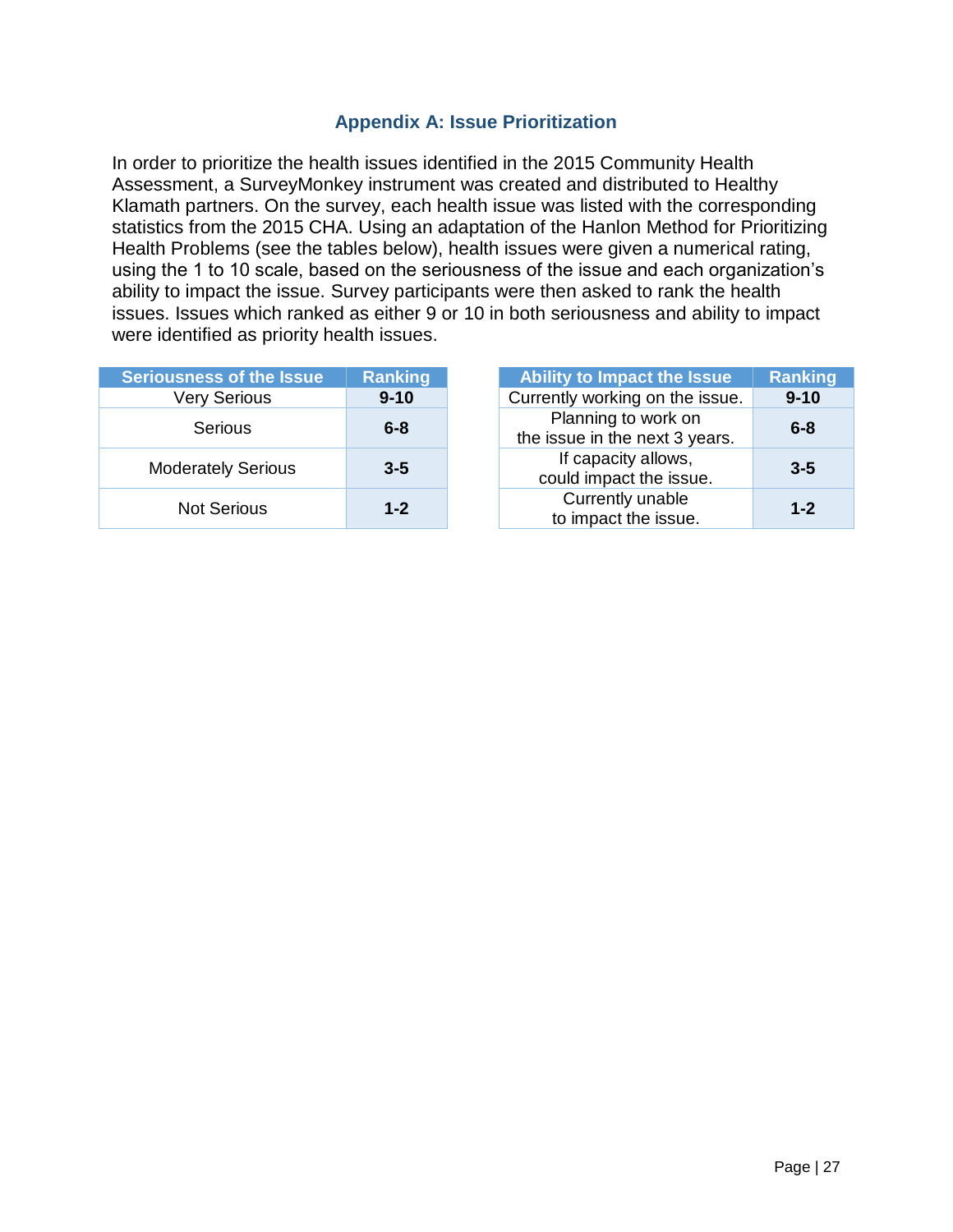#### **Appendix B: Community Assets and Resources**

Community assets and resources in Klamath County have been identified and considered in the CHIP planning process. The Core Four took into consideration the numerous organizations that are invested in the health and well-being of the community, including direct work on priority issues. These organizations may also work to alleviate issues in Klamath County that may not have been addressed in the Community Health Improvement Plan. Community assets and resources have been documented, although this is not an exhaustive list, they are listed below and categorized by service.

#### **Benefits**

Area Agency on Aging Department of Human Services Self Sufficiency Disabled American Veterans (DAV) Klamath Adult Learning Center Klamath Falls Aging and People with Disabilities Klamath & Lake Community Action Services (KLAS) Klamath & Lake Counties Council on Aging Legal Aid Services of Oregon Spokes Unlimited Veterans Services Vocational Rehabilitation Services

#### **City and County Services**

Community Police Advisory Team Klamath Basin Senior Citizens' Center Klamath County Fire District Klamath County Library Service District Klamath County Sheriff's Office Klamath Falls City Police Department

#### **Community Support Organizations**

Klamath Community Foundation Sky Lakes Medical Center Foundation United Way

#### **Counseling/Mental Health**

Klamath Basin Behavioral Health (KBBH) Klamath Tribal Youth and Family Guidance Center National Alliance on Mental Illness (NAMI)

#### **Crisis**

American Red Cross Department of Human Services Child Welfare Klamath Basin Behavioral Health Crisis Line Klamath Lake Child Abuse Response and Evaluation Services (CARES) Marta's House Pregnancy Hope Center Salvation Army Tribal Health Healing Winds Victim Assistance

#### **Disability Services**

Developmental Disability Services Early Childhood Intervention Spokes Unlimited

#### **Economic**

Discover Klamath Gaucho Collective Klamath County Chamber of Commerce Klamath Falls Downtown Association Klamath IDEA (Inspire Development – Energize Action) South Central Oregon Economic Development District

#### **Education**

Klamath Basin Research and Extension Center Klamath Community College Klamath County School District Klamath Falls City Schools Klamath Family Head Start Klamath Promise Migrant Education Program Oregon Child Development Coalition Oregon Health & Science University Campus of Rural Health Oregon Health & Science University Nursing Program at OIT Oregon Institute of Technology (OIT) Oregon Institute of Technology Population Health Management Research Center

#### **Employment**

Elwood Staffing Klamath Works Labor Ready Southern Oregon Goodwill Work Source Klamath

#### **Faith-Based Services**

Gospel Mission Lutheran Community Services

#### **Families/Children/Youth**

Court Appointed Special Advocates (CASA) Citizens for Safe Schools Friends of the Children Integral Youth Services (IYS) Klamath Tribal Youth and Family Guidance Center Salvation Army Young Men's Christian Association (YMCA) Youth-Rising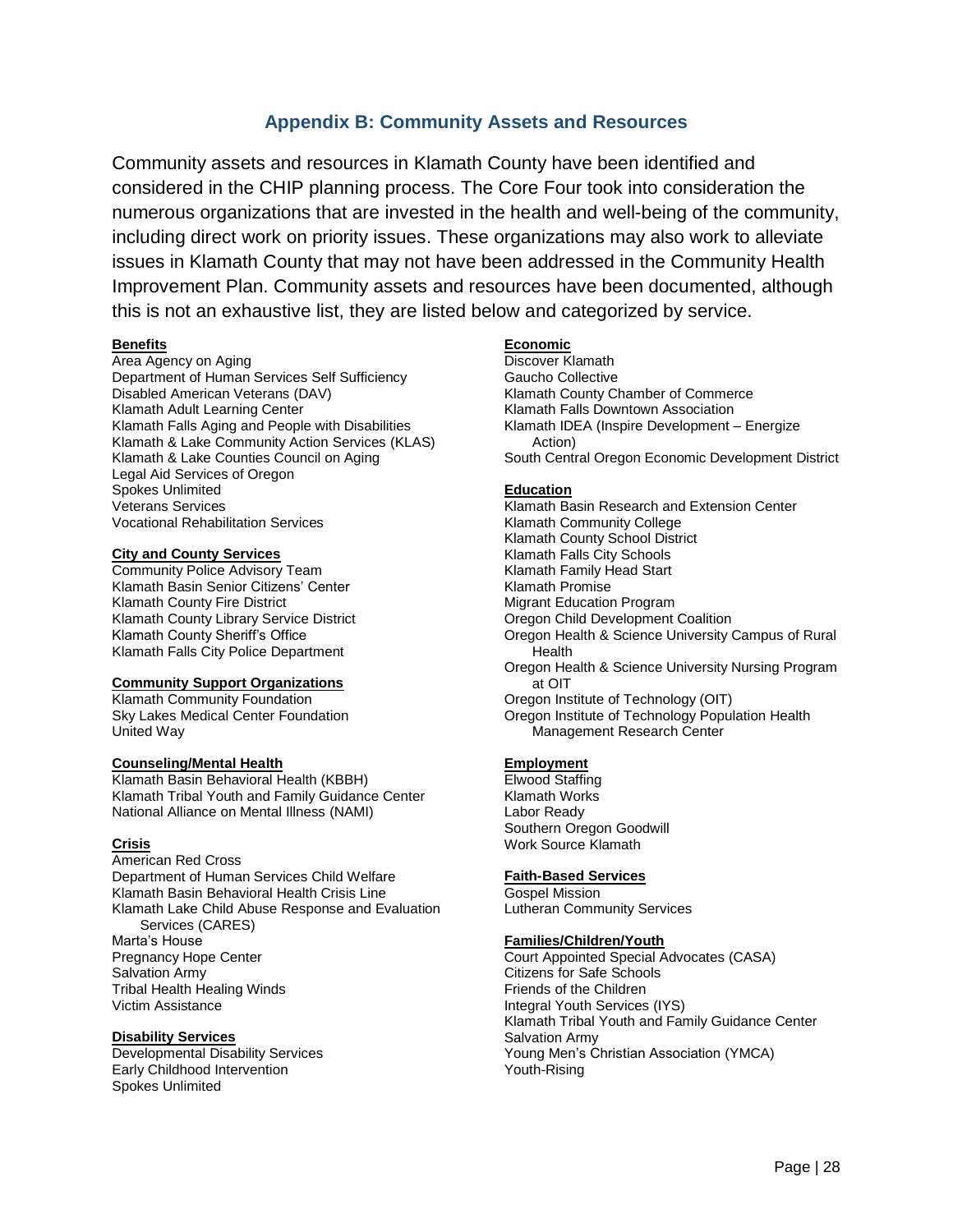#### **Food Resources**

Klamath Basin Senior Citizen's Association Meals on Wheels Program Klamath-Lake Counties Food Bank Klamath Sustainable Communities

#### **Health Equity**

Chiloquin First Coalition Hispanic Advisory Board Klamath Regional Health Equity Coalition (KRHEC)

#### **Health/Wellness**

Blue Zones Project – Klamath Falls Community Health Workers - Sky Lakes Medical Center Outpatient Care Management Healthy Klamath Website and Partnership Klamath County Oral Health Coalition Live Young: Sky Lakes Wellness Center Living Well Coalition

#### **Housing Resources**

Klamath and Lake Home Ownership Center Klamath Housing Authority

#### **Media**

Herald and News Klamath Talks Radio KOTI Television

#### **Medical/Health**

Advantage Dental Basin Immediate Care Capitol Dental Care Cascades East Family Practice Cascade Health Alliance (CHA) Klamath County Public Health (KCPH) Klamath Falls Community Based Outpatient Clinic Klamath Open Door (KOD) Klamath Tribal Health and Family Services Oregon Health & Sciences University Campus of Rural Health School Based Health Center (SBHC) in Gilchrist Sky Lakes Medical Center (SLMC) Women, Infants, and Children (WIC)

#### **Other**

Kingsley Field Air National Guard Base

#### **Parks/Recreation**

Crater Lake National Park Klamath Falls City Parks Master Trails Alliance Steen Sports Park Wiard Park District

#### **Service Organizations**

Assistance League of Klamath Basin Exchange Club of Klamath Falls Kiwanis International Clubs Lions Clubs Rotary Clubs Soroptimist International of Klamath Falls

#### **Shelters**

Exodus House (IYS) Klamath Falls Gospel Mission Marta's House

#### **Substance Abuse**

Above All Influences Dragonfly Transitions Klamath Tribal Youth and Family Guidance Center Life Recovery Network Youth Inspiration Program (YIP)

#### **Transportation**

Amtrak Basin Transit Services (BTS) Crater Lake Klamath Regional Airport Dial-A-Ride Disabled American Veteran (DAV) Transports Klamath Basin Medical Transport Klamath Basin Senior Citizen's Association Rides Klamath Shuttle Oregon Department of Transportation Office (ODOT) Quail Trail Public Transit TransLink Medical Transport